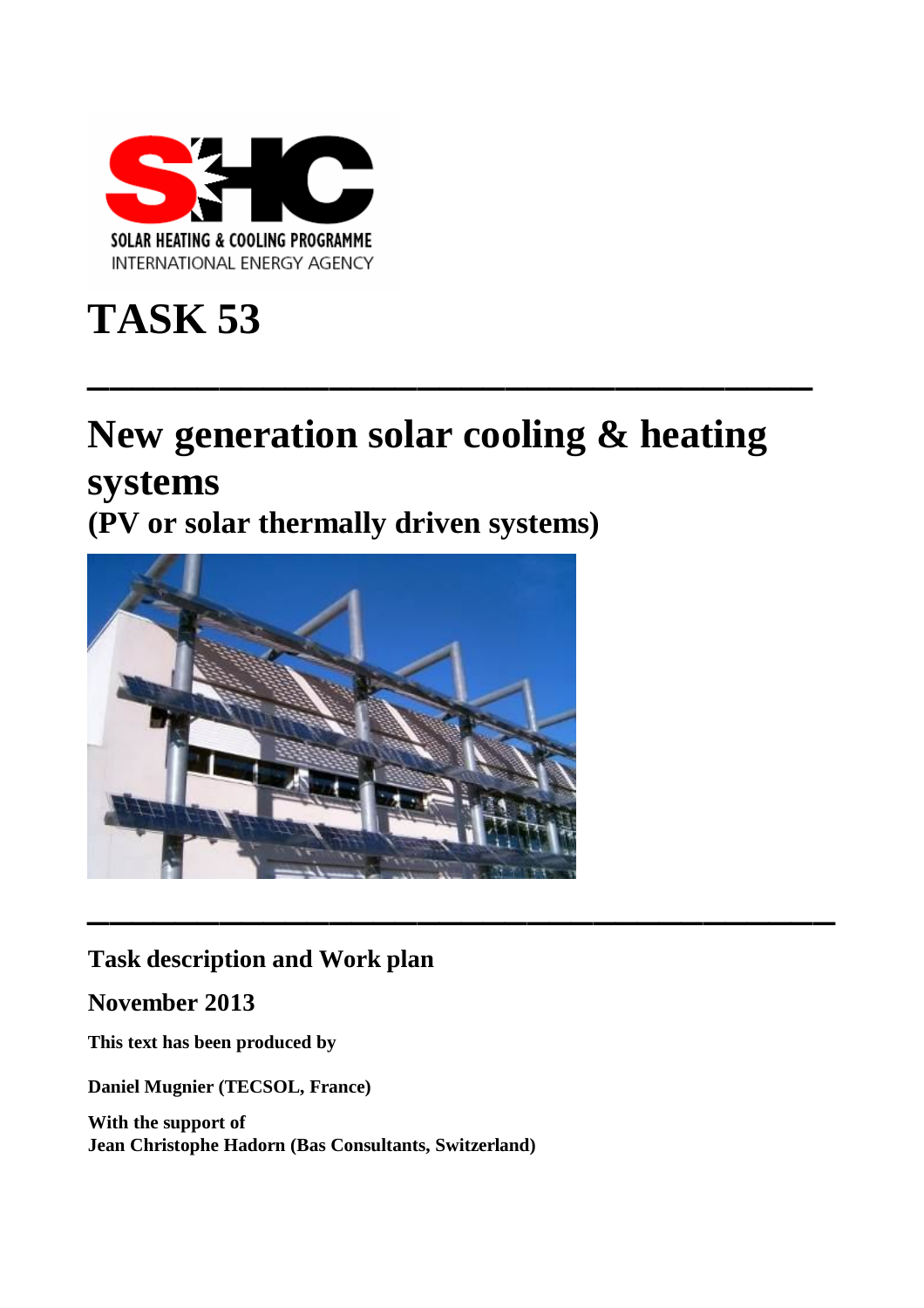#### **Table of Contents**

#### **1 Task description**

- 1.1 Background
- 1.2 Why an IEA project?
- 1.3 Scope of the Task
- 1.4 Objectives
- 1.5 Task Structure
- 1.6 Subtask A: Components, systems and quality
- 1.7 Subtask B: Control, simulation and design
- 1.8 Subtask C: Testing and demonstration projects
- 1.9 Subtask D: Dissemination and market deployment
- **2 Information plan**
- **3 Work plan**
- **4 Contributors**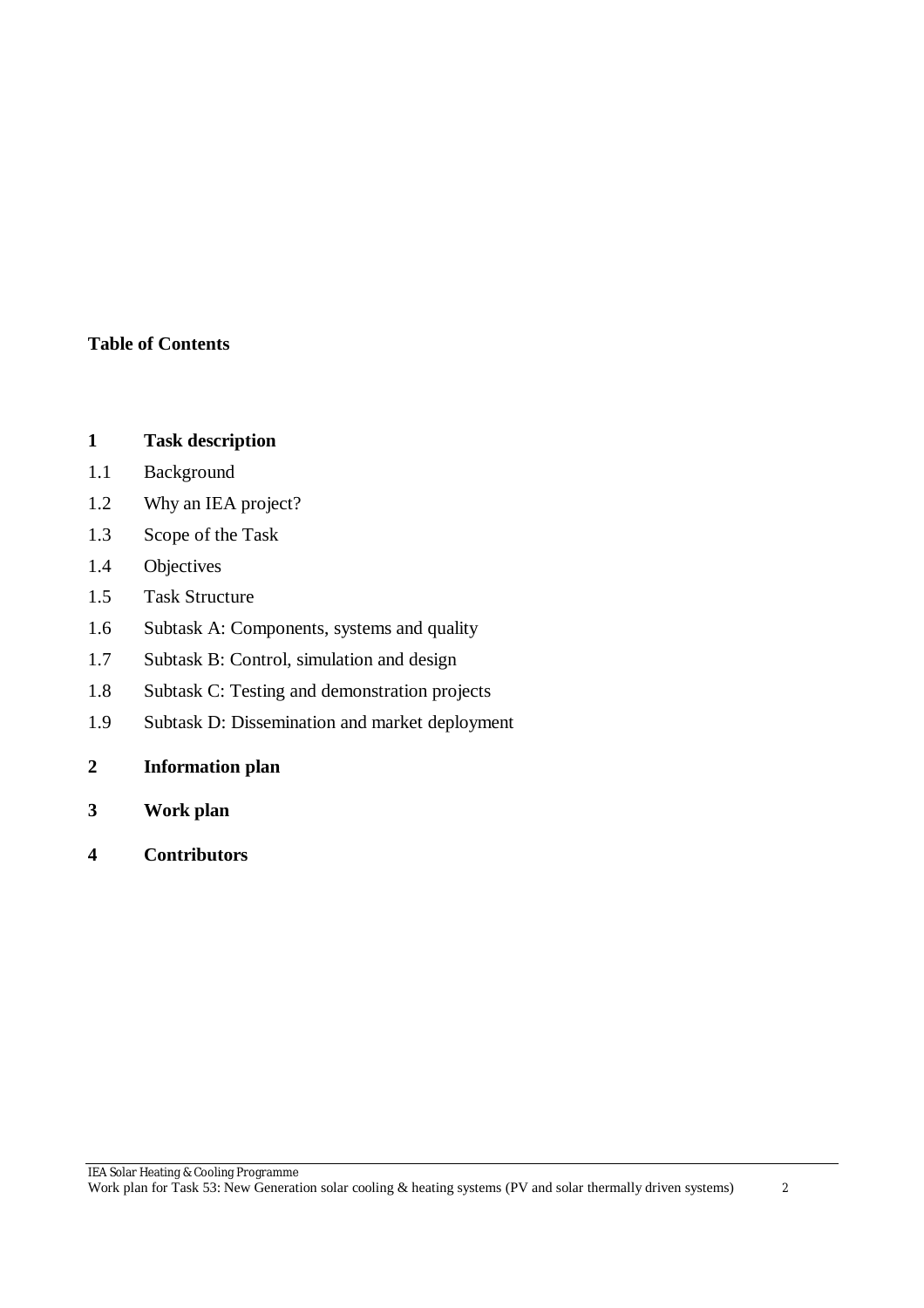# **1 Task description**

#### **1.1 Background**

The results of past IEA SHC Task 38 Solar Air-Conditioning and Refrigeration and ongoing IEA SHC Task 48 Quality Assurance and support Measures for Solar Cooling systems on the one hand showed the great potential of this technology for building air-conditioning, particularly in sunny regions. On the other hand, it has been shown that further work is necessary in order to achieve economically competitive systems, using either the solar thermal or the solar photovoltaic driving energy. One Task definition workshop has been held with the aim to define the required new activities and to develop a structure for a new Task entitled  $\mu$ , PV and solar thermal driven cooling  $\&$ heating systems ". Stimulated by the rising cooling demand in the World and at the same time a very significant PV modules price decrease, an important interest for new generation solar cooling systems has arisen. At the same time, solar thermal cooling technology still suffers from an important lack of competitiveness due to a very small market size and difficulties to go to massive cost reduction at least in the small system (<50 kW<sub>cooling</sub>) range. Besides, the solar photovoltaic source coupled with compression technology (heat pump) presents a very promising alternative but is still in its technical infancy.

#### **Cooling market**

#### Worldwide trend:

A tremendous increase in the market for air-conditioning can be observed worldwide especially in developing countries. Figure 1 below shows the sales rates of room air-conditioners (RAC units) in different regions of the world (blue mark representing Worldwide sales and green one European ones). The number of sold units increased from about 44 million units worldwide in 2002 to more than 94 million units in 2012 (JARN, 2012). In order to limit the negative impact on the energy consumption and on the electricity network management, new environmentally sound concepts are of particular importance.



Figure 1: Evolution of air conditioning market worldwide (source: Jakob, 2013)

IEA Solar Heating & Cooling Programme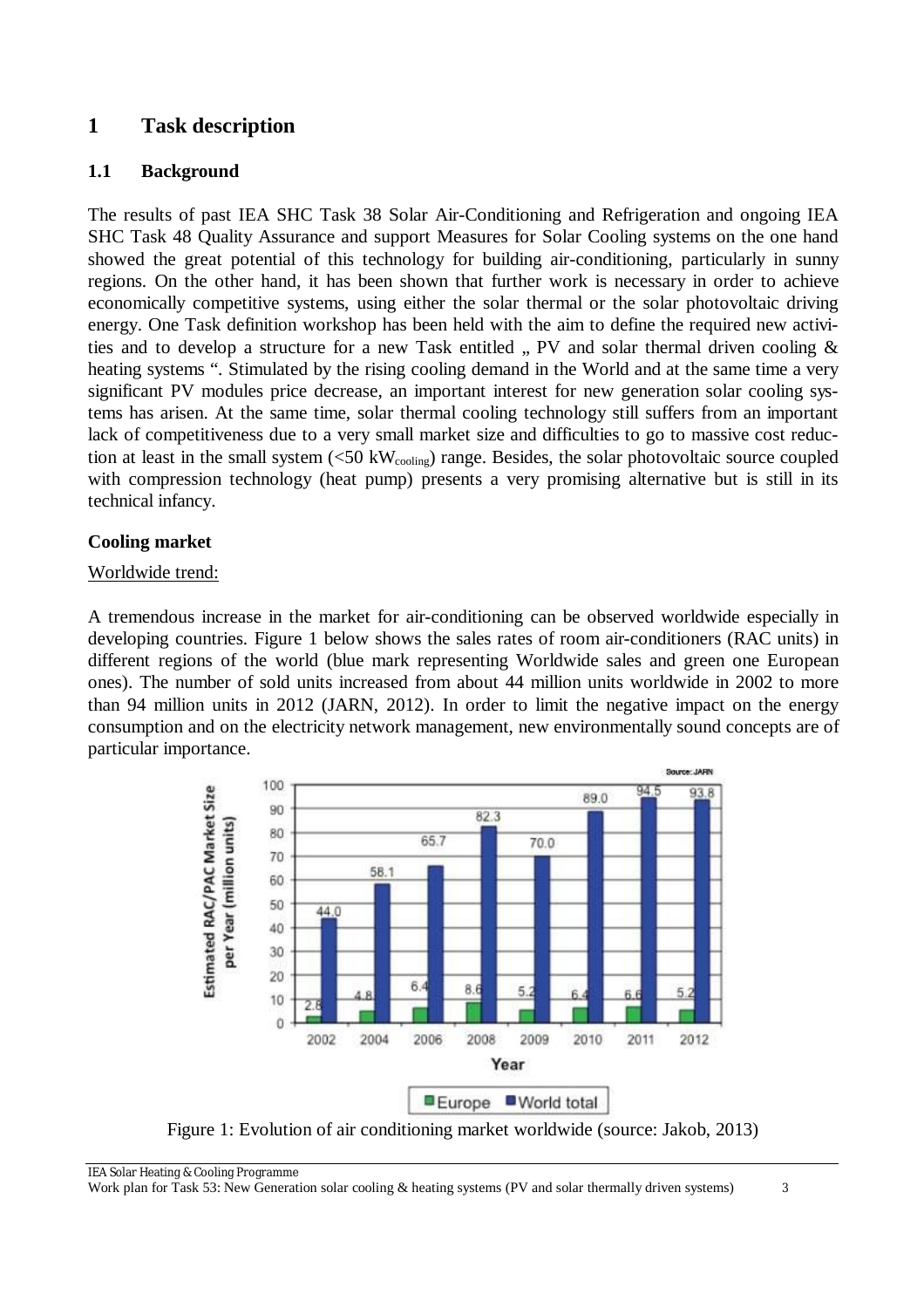#### European trend:

In Europe, Energy consumption for cooling purposes is expected to face an increase of demand within the next 30 years. Climate and comfort requirements make the cooling market grow, and the architecture and technical equipment of larger, commercial buildings require more and more cooling. To reduce the cooling demand would require massive changes in public perception followed by modifications in (commercial) building design. As this seems unlikely for the foreseeable future, addressing the demand for cooling will become more relevant in the coming years. Space cooling is moving quickly from luxury into necessity and represents a fast growing market. This has remained relatively unnoticed by policy planners, partly because cooling needs are traditionally being met by electrical air conditioners, hiding the cooling element within the building's overall electricity consumption.

The rise in cooling demands is attributable to rising ambient temperatures, greater comfort expectations, the perception that cooling contributes to higher productivity, and the increase in internal loads of electronic equipment. A rise of the share of commercial buildings in Europe equipped with cooling to at least 60% is expected by 2020. The maximum potential cooling demand in Europe, if 100% of all useful space were air-conditioned, is estimated to an annual 1400 TWh cooling (RHC Common vision, 2011). Beside, Europe through its European Union has recently sent an important signal to decrease this forecast cooling load development: the new building directive (DIRECTIVE 2010/31/EU). By 2020 all new and refurbished buildings should be near zero energy. So the cooling demand will have to decrease. But this means as well that a massive use of Renewable energy sources will have to be done. Therefore solar cooling will have a chance to develop because of this context (RES HEAT directive, 2010).



Figure 2: Expected evolution of cooling demand (source: RHC Common vision, 2011)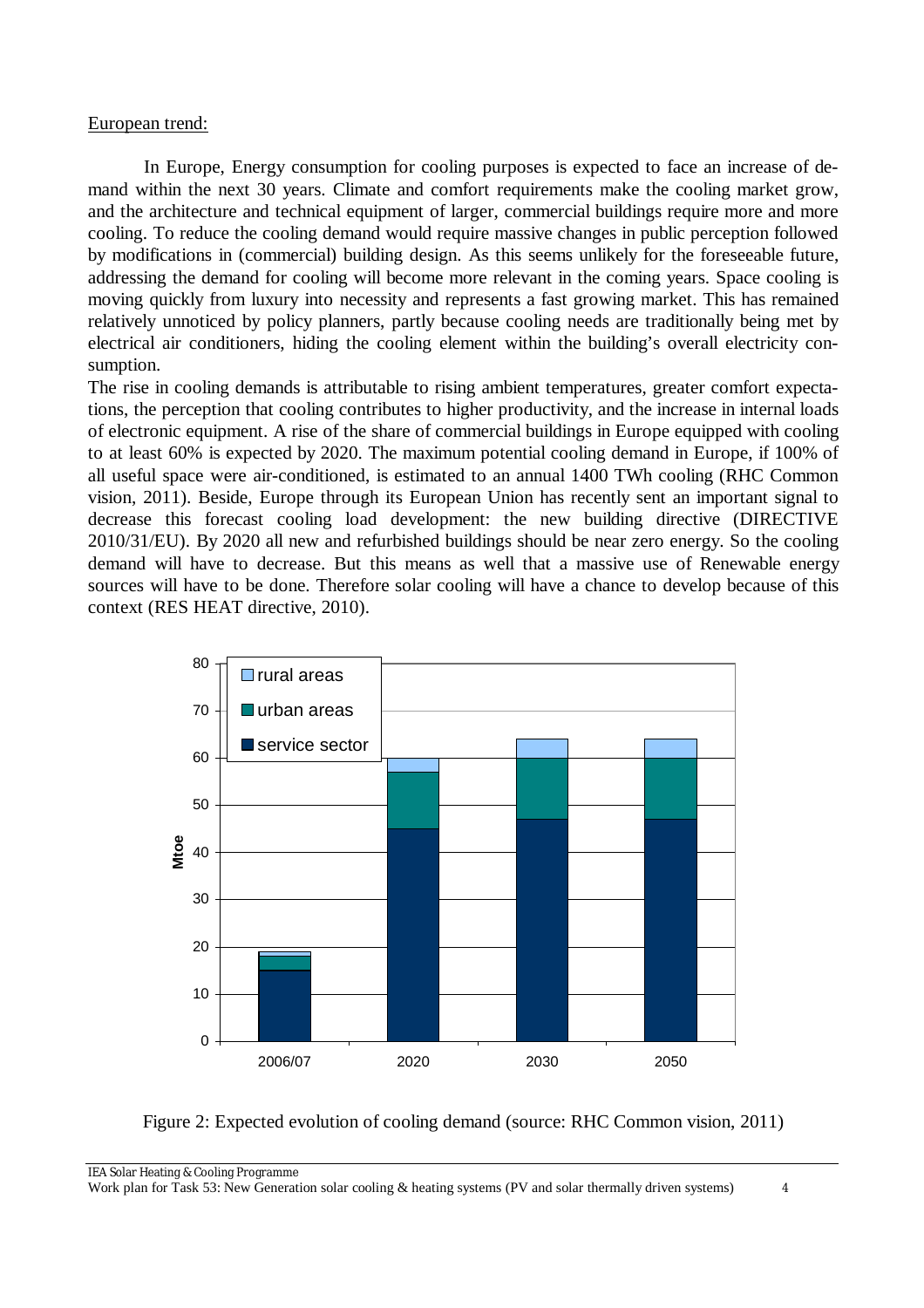Because today most cooling is provided by electrically driven devices using electricity from the grid and derivated from nuclear or fossil primary energy, rising electrical power demand has been identified as one key indicator of the increase in cooling demands. Electrical peak loads, traditionally occurring during winters, are now shifting to the summer months and challenging capacity limits and therefore increasing the need of the solar cooling technology even in Europe.

#### **Energy and environment**

Although electrically driven chillers have reached a relatively high standard concerning energy consumption they still require a high amount of electricity and - equally importantly - cause significant peak loads in electricity grids. This is becoming a growing problem in regions with cooling dominated climates. In recent years an increasing number of cases occurred in which summer electricity shortages were created due to air-conditioning appliances (eg : 05/07/2010 in Toronto, Ontario). In some regions or municipalities building regulations were set up in order to limit the application of active air conditioning systems, unless they are not operated with renewable energies such as wood/biomass or photovoltaics.

This underlines the necessity of new solutions with low electricity consumption and in particular reduced consumption at electricity peak load conditions. The thermal or PV approach are both reducing dramatically this electricity from the grid.

Another topic related to environmental issues concerns the global warming potential of refrigerants. Refrigerant leakage in air-conditioning appliances– in particular in the automotive sector – led to several legislative initiatives towards limitation or even prohibition of classical fluorized refrigerants. Almost all thermally driven technologies use refrigerants which have no global warming potential. Efforts are made at the same time in the new generation compression chillers, trying to use refrigerant with lower global warming potential.

#### **Solar assisted air-conditioning and refrigeration**

It seems logical to apply solar energy for cooling purposes since in many applications, such as airconditioning, cooling loads and solar gains are more or less in phase on a daily base. The same holds not necessarily for refrigeration application e.g. in the food processing sector. However, also in these sectors a coincidence between solar gains and load occurs at least on a seasonal level. In general, solar assisted cooling can mean to produce electricity from solar radiation by photovoltaics and to drive electrically driven cooling systems or to produce heat from solar radiation by solar thermal collector systems and to employ it in thermally driven cooling processes. Thermally driven technology is of particular interest in case of applications where both cooling and heating are needed. In such cases, a solar thermal collector can be used all year around, for heating in winter and cooling in summer. At the same time, using performing inverter based performing heat pumps, photovoltaic energy can be used all year long for thermal purposes : heating in winter and cooling in summer.

#### **History**

Solar thermally/Photovoltaic Driven Heating and Cooling systems are belonging to the IEA SHC Strategic Plan Key Technologies because they have the potential to cover much of the rising demand for air-conditioning by solar energy.

IEA Solar Heating & Cooling Programme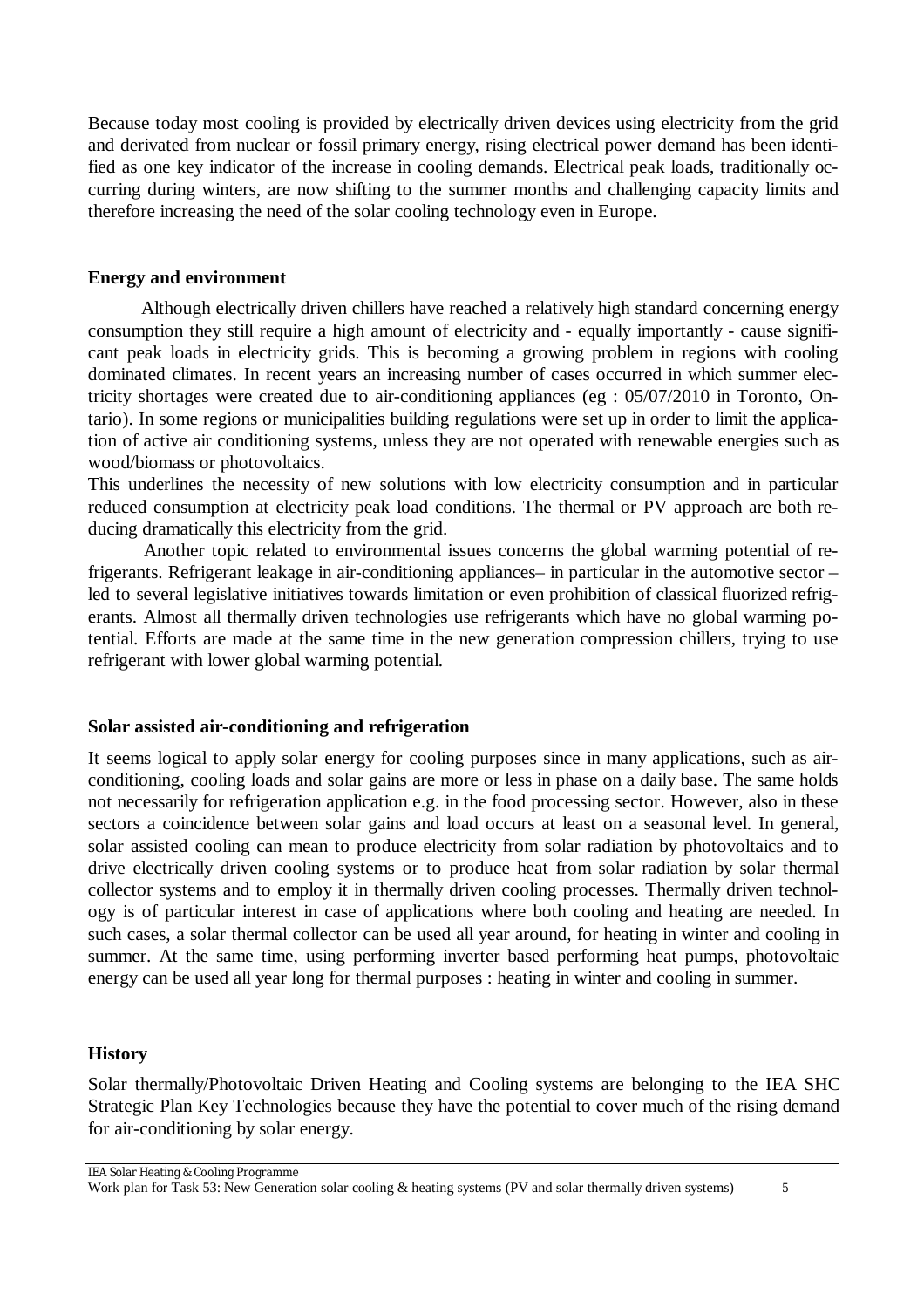The concluded IEA-SHC Tasks related to Solar Air conditioning (Task 25 and Task 38) have permitted to make a considerable collaborative international work to develop this technology from pure R&D to first market introduction. A recent survey made on the basis of results of the IEA Task 38 and Task 48 work has shown the estimated number of installation worldwide was nearly of 600 systems in 2010 and nearly 1000 systems in 2012 (Figure 3)



Figure 3: Estimation of number of solar cooling installations worldwide

Thanks to the IEA SHC Task 25 (from 1999 to 2004) was possible the creation of an outlook of the technology and initiate industrial and mature developments on solar thermal cooling.

With IEA SHC Task 38 (2006-2010), a creation of tools and methods has been managed to help the market introduction of the emerging technology and analyse the efficiency and reliability of the new generation of solar cooling systems available for demonstration and pilot installations as well as first commercial market deployment on solar thermal cooling.

With the ongoing IEA SHC Task 48 (2011-2015) on Quality Assurance and Support Measures for Solar Cooling, the objective is to find solutions to make the solar thermally driven heating and cooling systems at the same time efficient and reliable.

In 2013, Solar Air-Conditioning is more than ever representing a huge potential of development for solar energy (within 2030 the expected growth of energy demand in buildings especially in developed countries is far bigger on the cooling side than on the heating side) but this promising technology is facing one main issue: a general lack of economic competitiveness – as it is still the case for many renewable energies unless incentives are in place.

Solar thermal cooling has difficulty to emerge as a economically competitive solution for the main following reasons:

IEA Solar Heating & Cooling Programme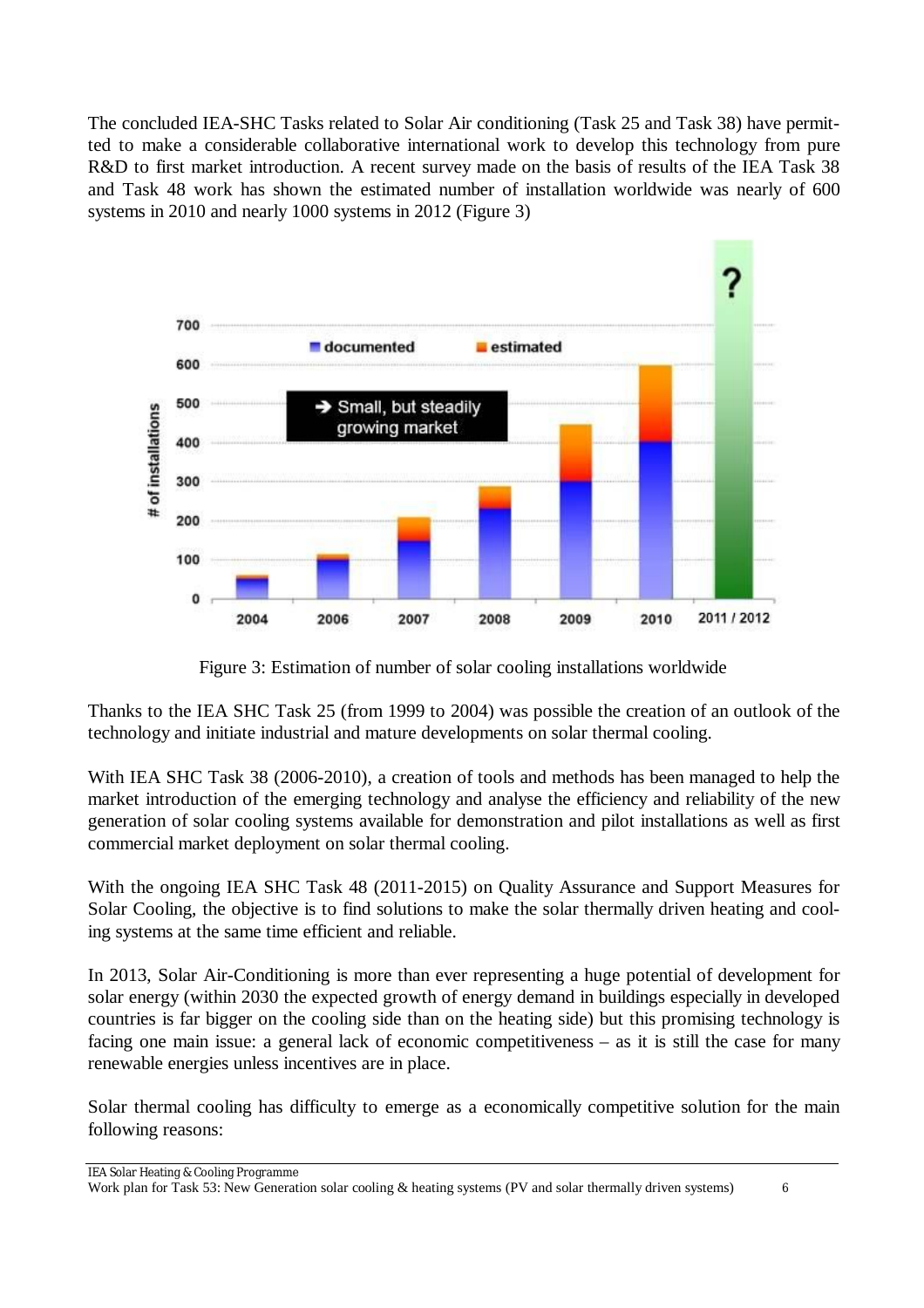Technical : Limit on adaptability of the solar thermal cooling technology to a large spectrum of applications due to the presence of important hydraulics (several loops), complexity on the management between solar resource, cooling and heating loads and overheating risk management between the 2 seasons (thermal balance of the targeted building). Last but not least, sorption technology generally uses and needs cooling towers consuming water, chemical treatments and facing legionella development risks.

Economical: the investment cost for solar thermal cooling technology is still significantly high (3 to 5 times more than an equivalent reversible heat pump), especially for small systems.

Therefore, this technology still needs intensive R&D for quality improvement and best solution selection

However, for large systems beyond 100 kWcooling, (which means nearly more than 300 m<sup>2</sup> solar thermal collectors) solar thermal cooling has very interesting perspectives because:

A real capacity for economy of scale leading to solar cooling existing installations with investment cost of less than 2000  $\oplus$  kW<sub>cooling</sub>

Specialised engineering and control. Thanks to the size of the systems, a specific custom made and adapted-to-the-building control can be set up, optimising the system integration and performances

- Energy sales. For the large systems beyond MW<sub>cooling</sub>, first experiences out of Europe (Singapore and USA) exist with solar thermal cooling and heating systems in ESCO configurations permitting to work on an energy sales business model. This innovating model has the very important interest for solar cooling to overcome the investment barrier for the building owner.

From all of these considerations, there is therefore a strong need to stimulate the solar cooling sector for small and medium power size by initiating a new task on new generation PV and solar thermal driven cooling and heating systems: PV and solar thermal approaches are included in the scope.

The proposed Task addresses these main goals:

- **(1)** to analyze the interest of **new generation (PV or solar thermally driven) solar cooling & heating concepts systems for buildings** in all climates and **select best solutions which lead to highly reliable, durable, efficient and robust solar cooling and heating** (ambient + DHW) systems
- **(2)** to contribute to **market entry of the new generation PV or solar thermally driven cooling technology** and identify **most promising market areas** in terms of **cost competitiveness and value of electricity.**

This new Task is deeply aimed as well to enlarge the actual European centred view and work to countries out of Europe (most of them are member of IEA SHC) such as China, India, Singapore, USA, Israel, South Africa and Australia. In these countries Solar Thermal and Solar PV technologies are really dynamic and represent a much bigger market potential for cooling (because of the climates, the energy structure, peak demand, etc.). Actions to stimulate participation to these countries will be implemented. It is to note as well that in the quoted above countries, solar thermal and solar PV technology companies will identify a far bigger market share to apply there products.

Work plan for Task 53: New Generation solar cooling & heating systems (PV and solar thermally driven systems) 7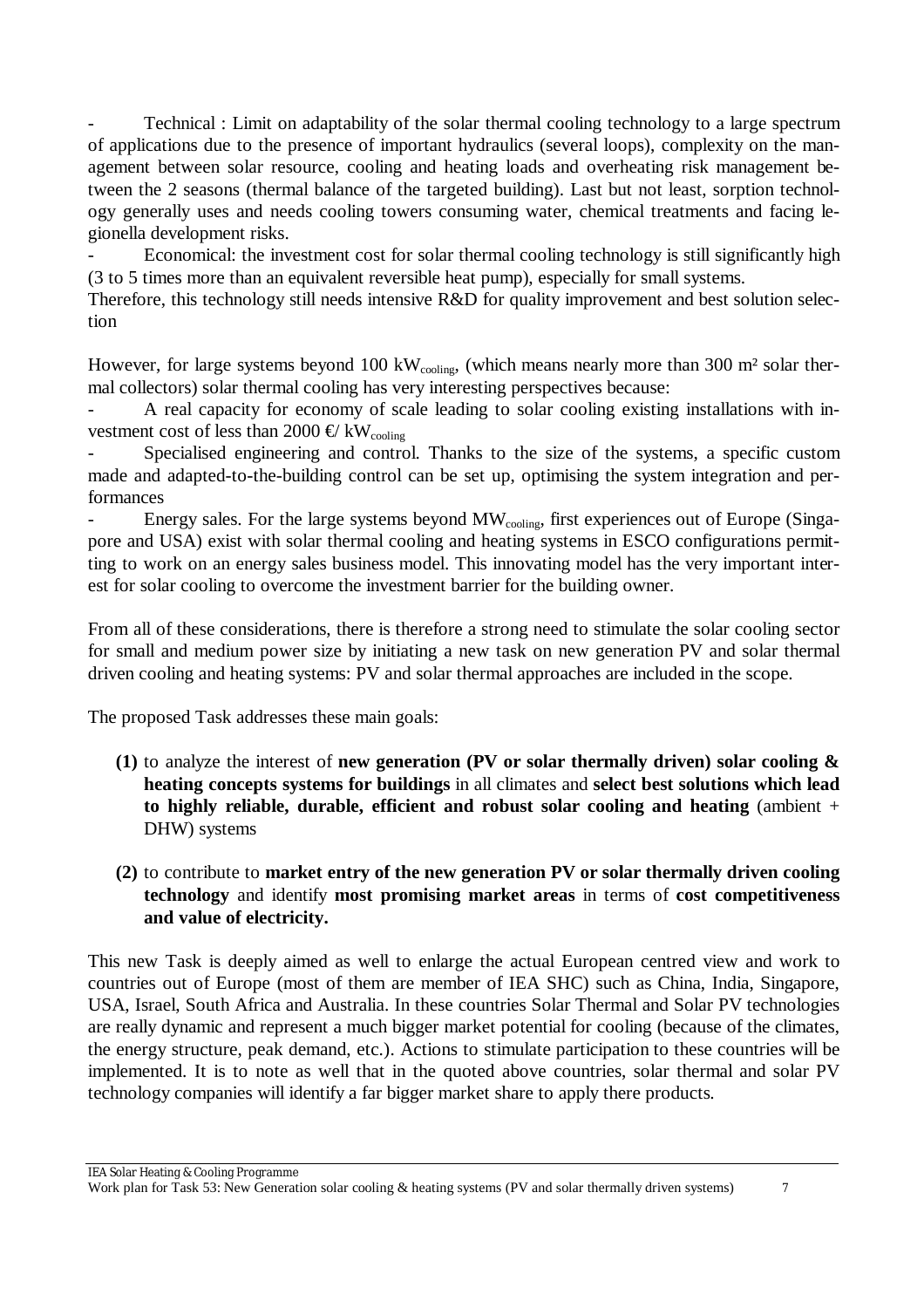#### **1.2 Why an IEA project?**

The International Energy Agency offers an ideal platform for international collaborative R&D work. Several added values can be identified in a collaborative, international project compared to national activities. Participating countries take profit from the specific know-how of each of the other participants (such as study of the international state-of-the-art has to be done only once). Tools such as design or simulation programs may be similar for application in different regions. An international project may be capable to bring together technology suppliers from different countries with new markets.

Overall, the net profit for every participating country seems to be significantly higher compared to national activities with a similar level of effort.

#### **1.3 Scope of the task**

The scope of the Task are the technologies for production of cold/hot water or conditioned air by means of solar heat or solar electricity, i.e., the subject which is covered by the Task starts with the solar radiation reaching the collector or the PV modules and ends with the chilled/hot water and/or conditioned air transferred to the application. However, although the distribution system, the building and the interaction of both with the technical equipment are not the main topic of the Task this interaction will be considered where necessary.

The main objective of this Task is to assist a strong and sustainable market development of solar PV or new innovative thermal cooling systems. It is focusing on solar driven systems for both cooling (ambient and food conservation) and heating (ambient and domestic hot water).

#### **Technologies**

In principle, solar assisted cooling systems may be operated by (1) solar thermal collectors connected to thermally driven cooling devices, (2) solar-to-electric converters (photovoltaics) combined with compression chillers or by (3) solar to mechanical energy converters (e.g. solar collector driven Rankine machines) combined with compression chillers.

The two first categories of systems seem to be closest to mass market application, although in particular in the case of small to medium units, PV driven compression chillers are the most promising and close to market solar solution today.

Even if, in areas with existing electricity grids, the question of PV driven cooling and heating seems to be reduced to the question of grid connected PV for reduction of peak loads, which result from air conditioning, the reality is not simple. Increase of self-consumption of solar PV in these countries leads to an important question of the coupling between PV and heat pumps as well as energy storage. PV driven solar cooling systems will be therefore specifically studied in this task.

The scope of the technologies in this Task is:

\* Photovoltaïc + air conditioning system. By air conditioning, it means compression air conditioning and heat pumps (if heating as well) but as well in a larger extend, food conservation

\* Solar thermally driven innovative and compact cooling+heating systems.

Work plan for Task 53: New Generation solar cooling & heating systems (PV and solar thermally driven systems) 8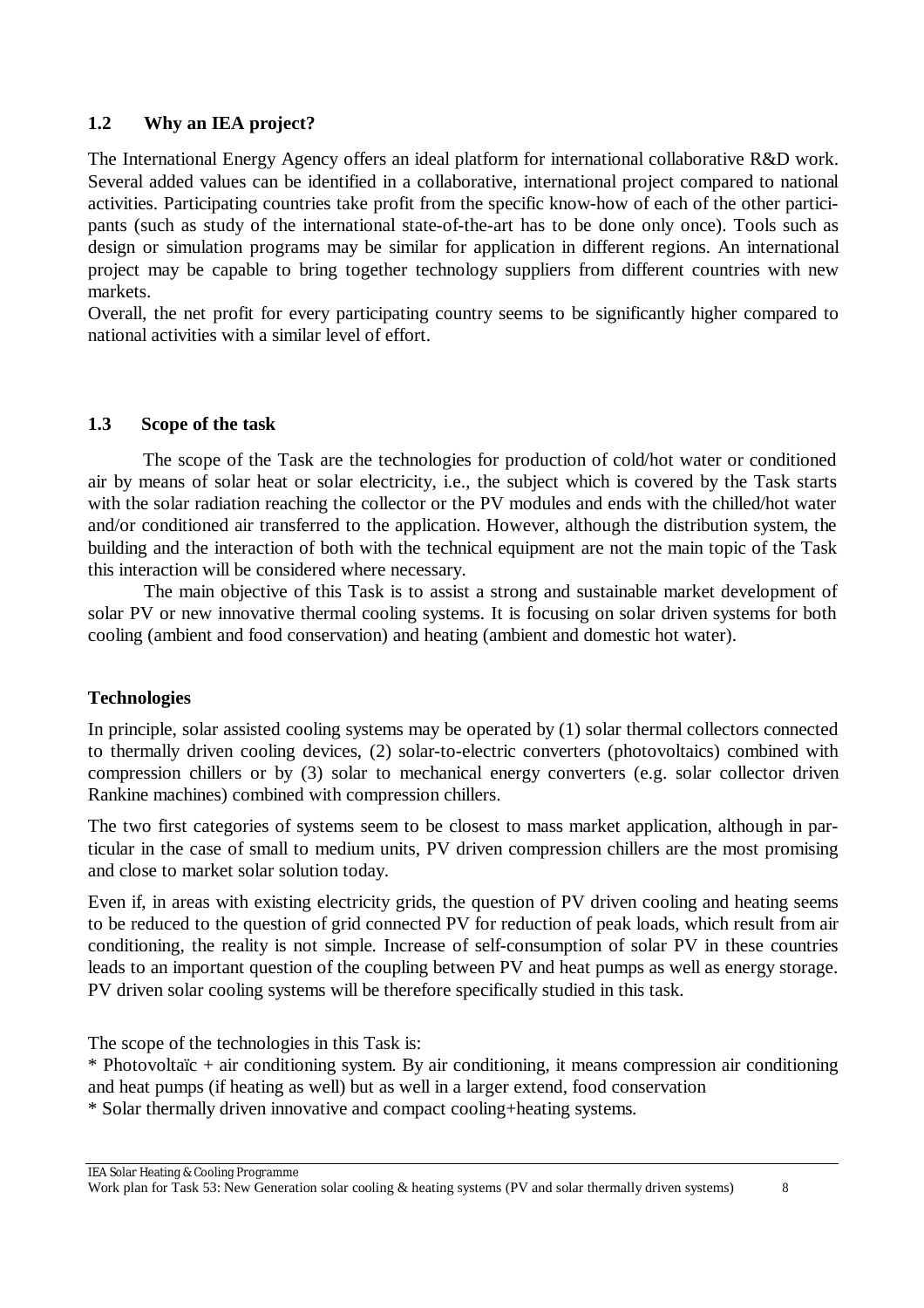# **Applications**

The main application covered by the project is cooling of buildings. Until recently, it seemed that solar assisted cooling had best chances for market deployment in cases of large buildings with central air conditioning systems, because of the unique development of solar thermal cooling solutions. But, with the huge market increase for cooling equipment in the small residential and small commercial sector and the tremendous PV panels cost decrease, the situation has changed.

Here reliable and cost effective solutions are necessary in which the solar collection provides heat and/or electricity over the whole year, i.e. for heating in winter, for cooling in summer and for production of domestic hot water through the entire year.

So called pre-engineered systems are seen as a solution for this application range. Therefore this Task also focuses on packaged solutions which will be pre-engineered systems with small capacities for the following building types: single family houses, small multi-family buildings, offices, shops, commercial centres, factories, hotels

All of these buildings can be **grid connected or off grid** in case of PV cooling and heating.

The studied cooling and heating power range will be from **1 kWcooling/heating to several tens of kWcooling/heating.**

As for the association between photovoltaic and reversible heat pumps or air conditioners can be made indirectly with the presence of an electric grid, the main scope of the present Task will be **the direct coupling between solar and cold production machine.** However, special configurations and control strategies will be considered for certain countries, in Central Europe especially, to allow a maximised use of PV power direct for heating/cooling even without direct coupling.

# **1.4 Objectives**

The proposed project is intended therefore to create a logical follow up of the IEA SHC work already carried out by trying to find solutions to make the solar driven heating and cooling systems at the same time cost competitive. This major target should be reached thanks to five levels of activities:

- 1) Investigation on new small to medium size PV & solar thermal driven cooling and heating systems and develop best suited cooling & heating systems technology focusing on reliability, adaptability and quality
- 2) Proof of cost effectiveness of the above mentioned solar cooling & heating systems
- 3) Investigation on life cycle performances on energy & environmental terms (LCA) of different options
- 4) Assistance for market deployment of new solar cooling & heating systems for buildings worldwide
- 5) Increase of energy supply safety and influence the virtuous demand side management behaviours

Work plan for Task 53: New Generation solar cooling & heating systems (PV and solar thermally driven systems) 9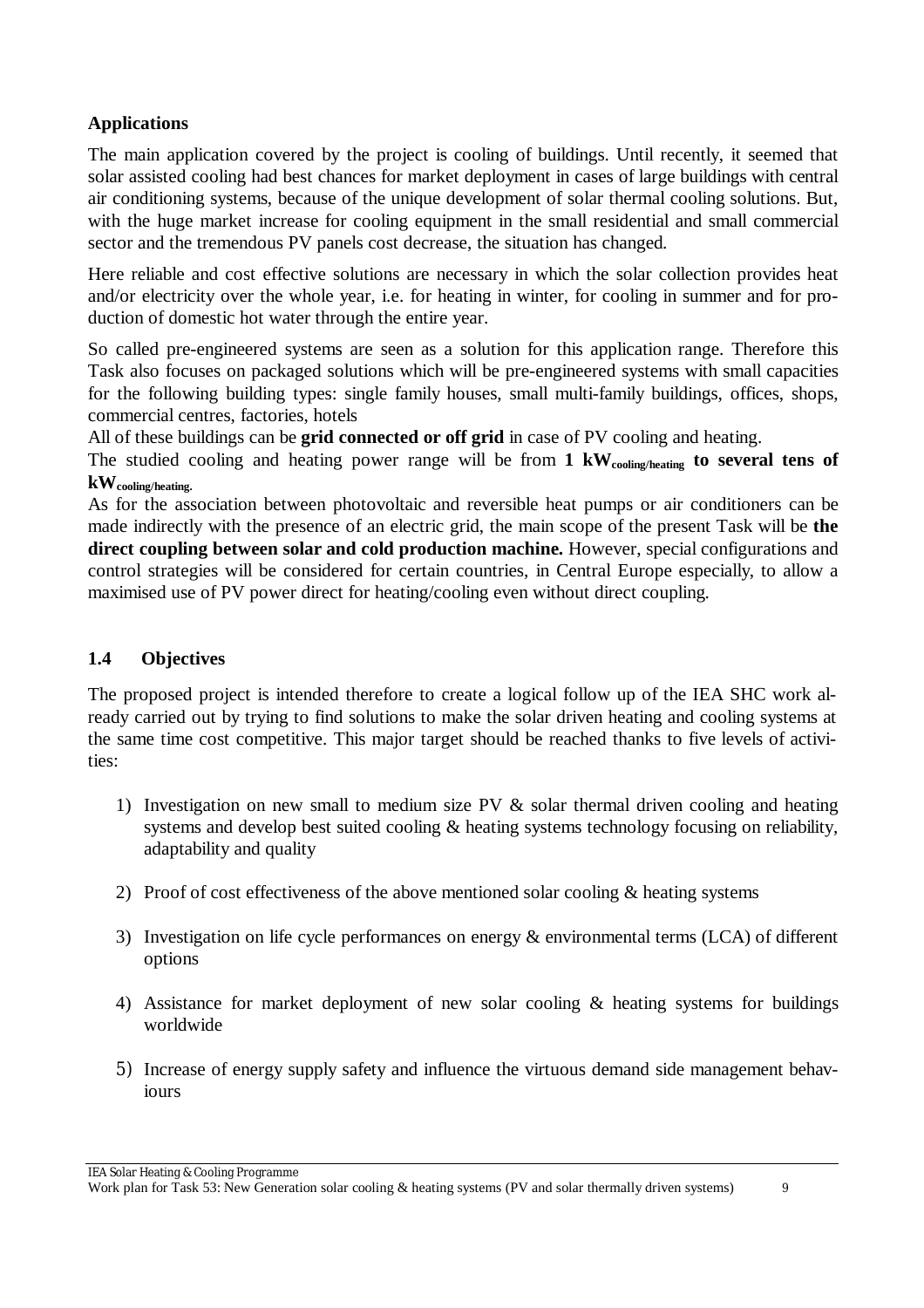#### **1.5 Task Structure**

The work in this Task is organised in four Subtasks:

Subtask A: Components, Systems & Quality

Subtask B: Control, Simulation & Design

Subtask C: Testing and demonstration projects

Subtask D: Dissemination & market deployment

Each Subtask consists of several work packages with specific focus and results. The Subtasks are described in more detail in the subsequent sections.

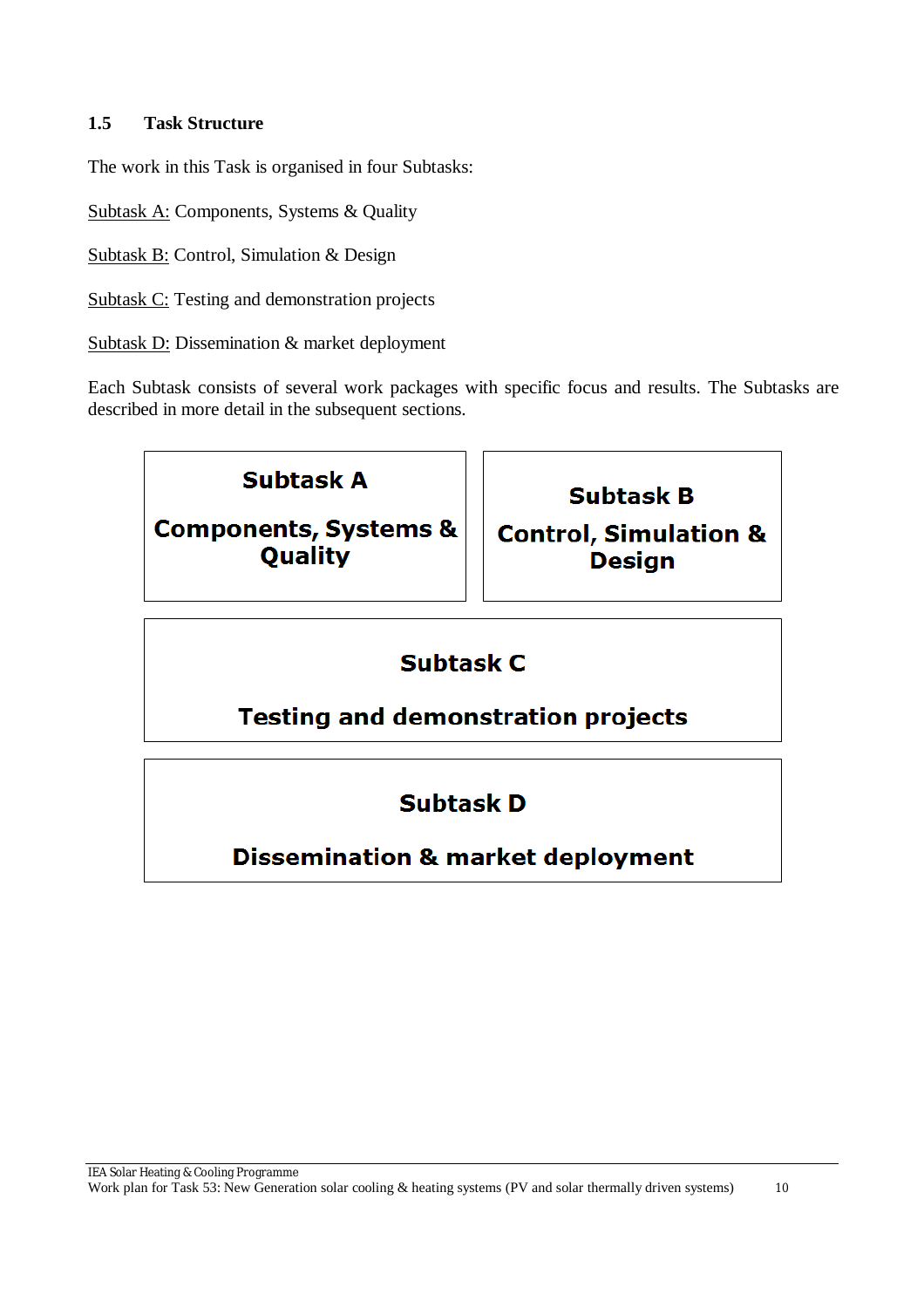### **1.6 Subtask A: Components, Systems & Quality**

#### **The general objectives of this subtask are:**

\* to better know and characterize the most important components of the new solar cooling & heating systems, considering existing solar thermal cooling systems as a reference

\* to identify ongoing and future related standards and testing methods

\* to identify where new solar cooling & heating systems are suitable

\* to develop tools and deliverables permitting to show the level of quality of both the most critical components and systems.

#### **The specific objectives of this subtask are:**

\* to know the commercially available equipment on the AC side compatible with PV electricity supply as well as solar thermal cooling equipment

\* to know the R&D entities working at the moment on the topic and what are the ongoing outputs, especially the key points in the interface AC unit / PV modules and system /grid

\* to define the different possibilities on the storage side for new solar cooling & heating

\* to easily classify the ST/PV cooling products/application (schematic square view method) so as to prepare a certification process

\* to define procedures for measuring the performance of the PV cooling & heating systems and prepare the conditions for a quality label

\* to estimate the value of electricity and LCA of the main components and systems

The subtask is structured in the following sections:

#### **A1: Reference system (for heating/cooling)**

In this work, the characterization of the reference system will carried out so as to prepare the economical comparison with the developed solar cooling/heating systems. The reference system will be depending on the countries and even potentially on the geographical area to be studied. In addition, this system will depend on the range of energy use: cooling, ambient heating, domestic hot water.

Therefore a set of reference systems will be selected and described on their technical performance level and their global cost (investment, operation and maintenance cost).

This database will permit furthermore in the Subtask to make a comparison with new generation solar cooling and heating systems

#### **A2: New system configurations for cooling (AC, food conservation) and heating (DHW, ambient)**

This activity will be dedicated at building the state of the art of the new system configurations for cooling and heating. This activity will be achieved realised in the early beginning part of the Task according to existing market available solutions. A second step of this activity will be to update this state of the art with progress occurring in the field thanks to R&D.

#### **A3: Storage (electrical and thermal) concepts and management**

This activity will focus on the analysis of storage solutions adequate for solar cooling and heating solutions on the market. Beyond the material itself, a particular focus will be made on the different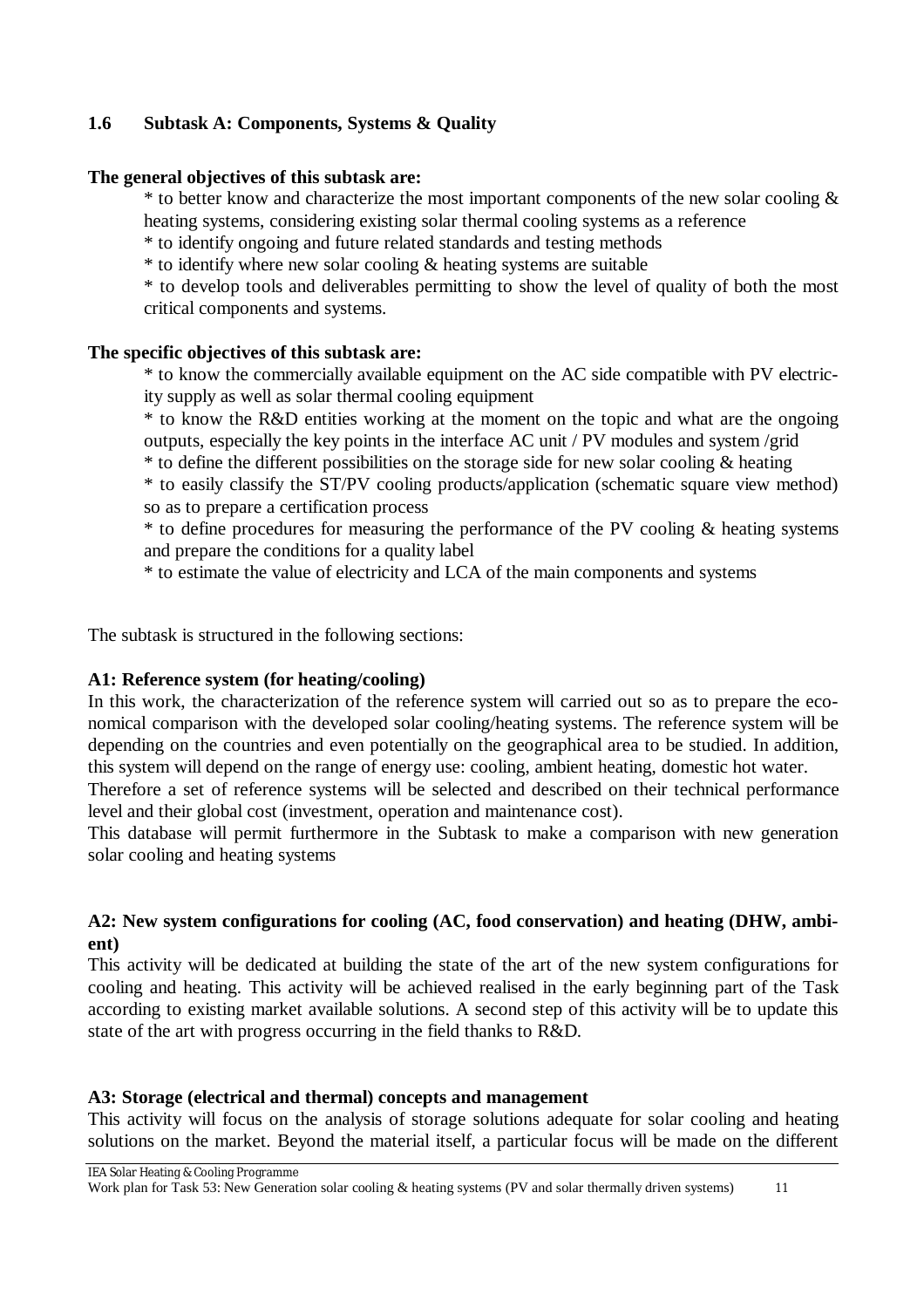possibilities to manage the storing/destoring sequences. Not only thermal sensible and latent storage tanks will be studied but as well electrical storage, building mass storage and potentially chilled water loop/ district network storage.

## **A4: Systems integration into buildings, microgrid and central Grid (existing control)**

The activity will study in a conceptual approach called "square view" develop among IEA SHC task 44 consisting on simply presenting the different configurations of integration of solar cooling and heating systems among buildings, microgrids and the central grid. One criteria of limitation of the possibilities of configuration will be to consider systems available on the market to close to be commercialised.

#### **A5: LCA and techno-eco comparison between reference and new systems**

This activity will focus on the comparison between all the studied systems among this Subtask A and the reference systems when accurate (same location and same boundary conditions). The comparison will be both on a Life Cycle Analysis and on a techno-economical basis. So as to properly compare solutions, adequate key performance indicators will be investigated and selected from literature and practical experience from Task experts as well as industry players. Some recommendations will be developed to go for characterization test method (permitting to lead to a quality labeling scheme for new generation solar cooling systems) as well as standards

# **Effort**

Estimated effort is 6 to 12 person-months per Participant (country) and 12 person-months for the Subtask Leader for the specific work for Subtask Leadership for the whole duration of the Task.

### **Deliverables**

- D-A1: Definition of the existing cooling reference systems (**A1**)
- D-A2-1: State of the art of new generation commercially available products including costs, efficiency criteria ranking and performance characterization (**A2**)
- D-A2-2: Technical report on recent R&D work on the topic (**A2**)
- D-A3 : Technical report on best practices for energy storage including both efficiency and adaptability in solar cooling systems (including KPI's) **(A3)**
- D-A4-1: Report on a new and universal classification method "new generation solar cooling square view" for generic systems (**A4**)
- D-A4-2: State of the art on the management of the interface solar cooling (eg. AC unit / PV modules) and distribution system /grid **(A4)**
- D-A5-1: Techno-economic analysis report on comparison between thermal and PV existing solar cooling systems including as well LCA approach and Eco label sensibility (**A5**)
- D-A5-2 : Draft document defining the Key Performance Indicators (KPI) of the market available systems and possible characterization test method (permitting to lead to a quality labeling scheme for new generation solar cooling systems) as well as standards (**A5**)

Work plan for Task 53: New Generation solar cooling & heating systems (PV and solar thermally driven systems) 12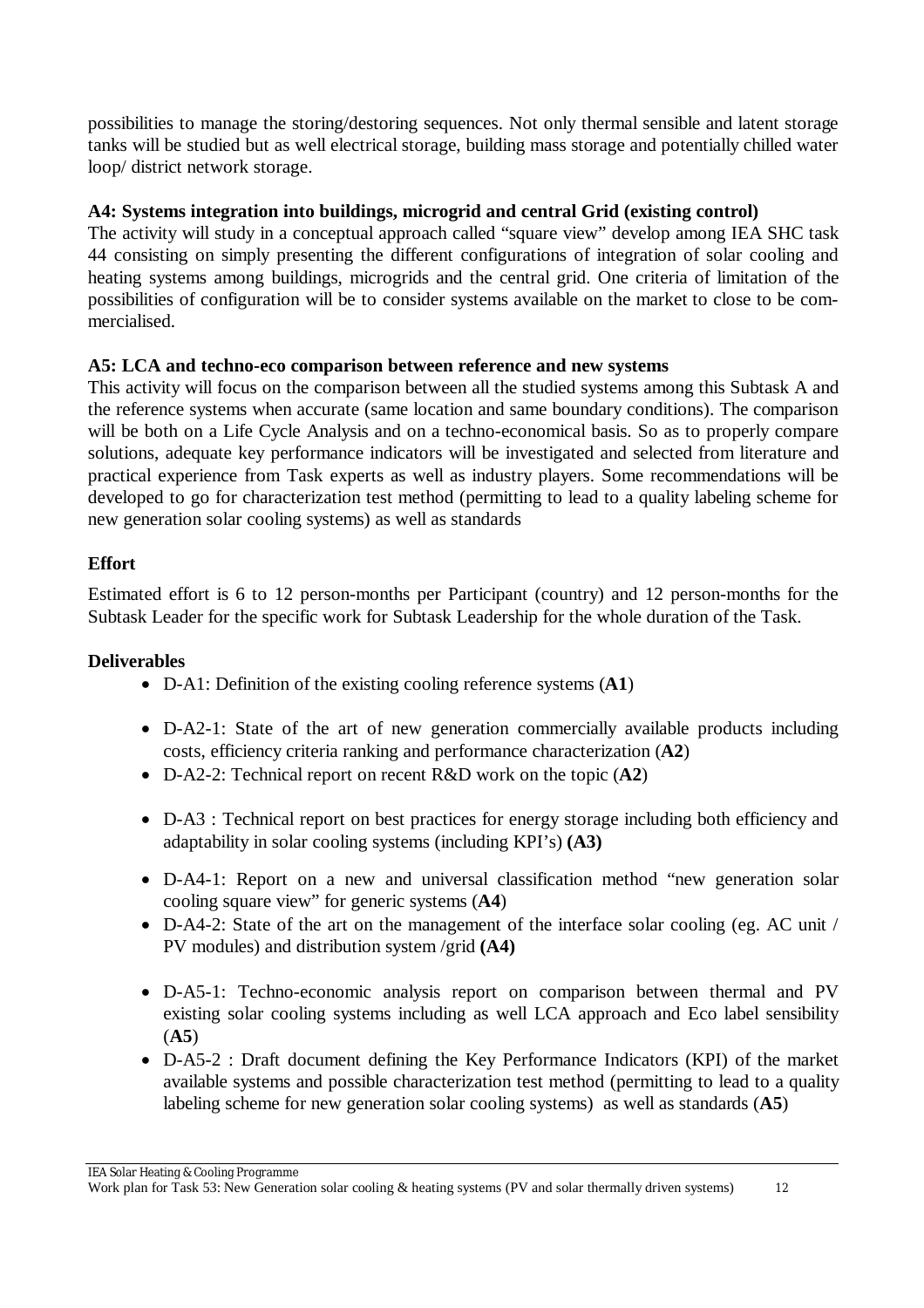## **1.7 Subtask B: Control, Simulation & Design**

General objective : to investigate the different control possibilities for the new generation solar cooling & heating systems for buildings so as to select the best strategies for given climates and countries and then develop modelling tools to predict performances and size/design systems. Besides, to manage a smart interaction with electric grid

Specific objectives :

\* to analyze and select optimized control strategies to manage the interaction between solar and cooling machine (PV and heat pump unit especially)

- \* to provide modelling tools for complete generic systems
- \* to report sensitivity analysis on most of the selected systems
- \* to compare the performances at system level of all innovative systems
- \* to size the systems

\* to investigate demand/response strategies to optimise the interaction with smart grids and work on forecasting tools dedicated to this purpose

The subtask is structured as follows:

#### **B1: Reference conditions (economical, climatic, reference building with thermal and electrical load, etc..)**

This activity will be developed in close cooperation with A1 and is aimed at understanding the reference boundary conditions for simulating a new generation solar cooling and heating system. These conditions are related to the climate, the building load especially, thermal and electrical. From the most promising identified markets, some set of duo climate/application will be selected and developed to produce data files. Among specific buildings to be selected, single house residential as well as multifamily and office and commercial building will be used. Air conditioning, heating, DHW and electrical appliances loads will be considered and potentially food conservation cooling loads for commercial buildings

#### **B2: Grid access conditions and building load management analysis**

This activity will focus on the conditions and impact of the new generation solar cooling and heating systems on the grid. This effect will be expressed through some values which will be inserted on the economical balance of the solar system (reduction of the grid stress factor for example, variable energy cost depending on the peak load situation). For example, could be modeled the impact on the grid for certain countries of a large amount of new generation solar cooling systems.

#### **B3: Models of components (identification/validation) and system simulation**

The present activity is dedicated to identify, test and validate component models which are part of the systems covered by the Task. Beyond components, several modeling tool will be investigated to see which of them are able to go for full system modeling. The output will be the presentation of a set of tools showing their ability to model some configurations and then the presentation of the level of accuracy and user friendliness.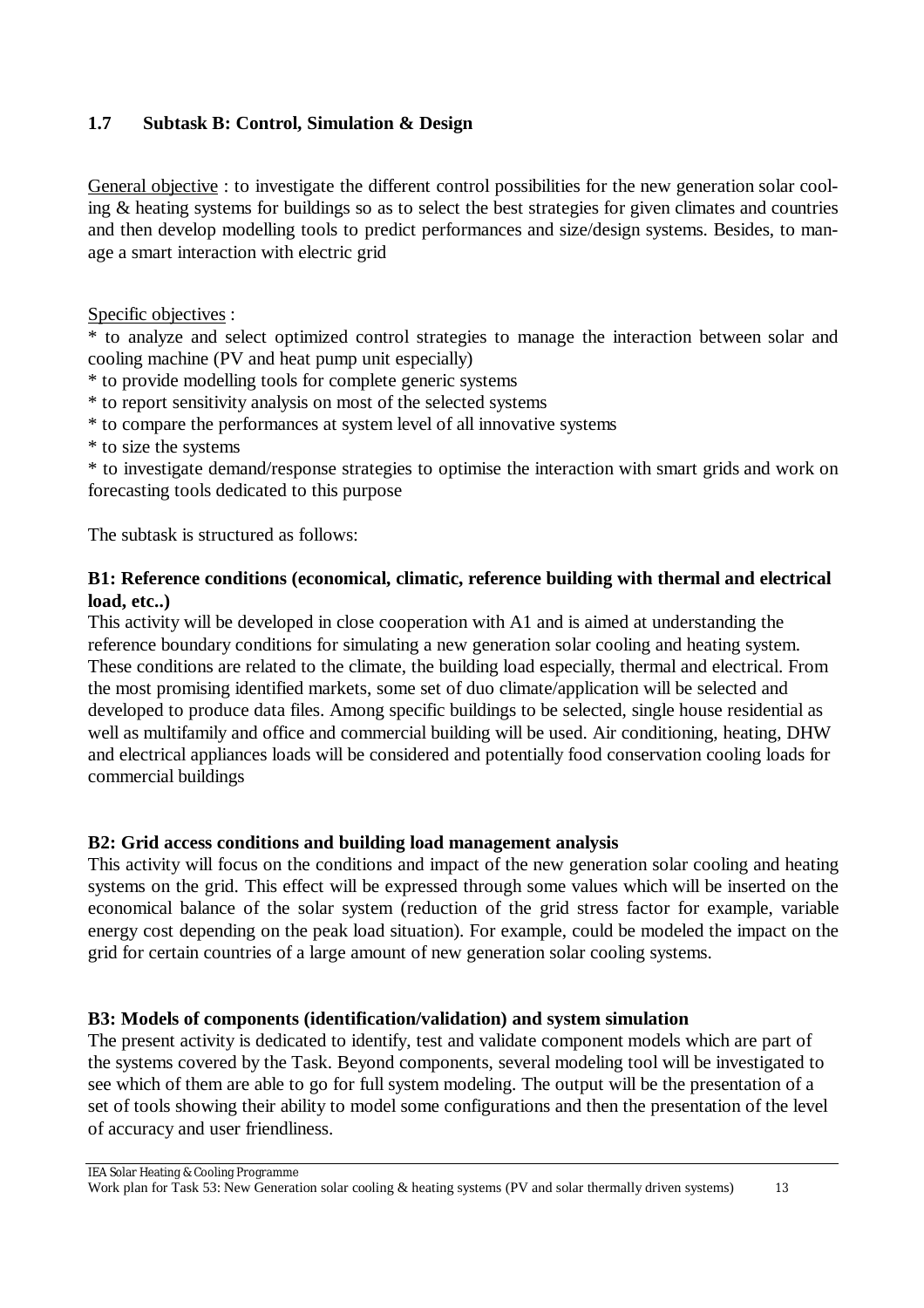#### **B4: Control strategy analysis and optimization for ST and PV**

Thanks to the cumulated work achieved from B1 to B3, full systems will be modeled with adequate boundary conditions and accurate models, permitting to proceed to detailed parametric and sensitive analysis on the best control strategies to adopt to optimize given performance criteria.

#### **B5: System inter-comparison (cost/performance/reliability) between systems and with conventional, solar thermal, gas, etc…**

This activity will be in charge from the existing design tool developed for IEA SHC Task 48 to adapt it for new generation solar cooling and heating systems peculiarities. Then, of course, this tool will have its validity checked in comparison with models developed in B4. The tool will be extended from the existing one by adding a country more important energy and grid access cost sensitivity. Beside the development of the tool, an extra work consisting on giving rules of dimensioning will be built. This report could be written and presented showing results though the format and the interface of the design tool, thus for a better educative purpose.

#### **Effort**

Estimated effort is 9 to 24 person-months per Participant (country) and 15 person-months for the Subtask Leader for the specific work for Subtask Leadership for the whole duration of the Task.

#### **Deliverables**

\* D-B1: Technical report presenting the reference conditions for modelling (reference load profile and comfort conditions in case of living / office room AC/cooling)

- \* D-B2: Overview on peak demand & demand side management possibilities
- \* D-B3: Technical report on components & system model validation
- \* D-B4: Technical report on optimised control strategies for solar cooling & heating systems
- \* D-B5-1: Technical report on system dimensioning
- \* D-B5-2: Design tool including a country- and climate-sensitive economical analysis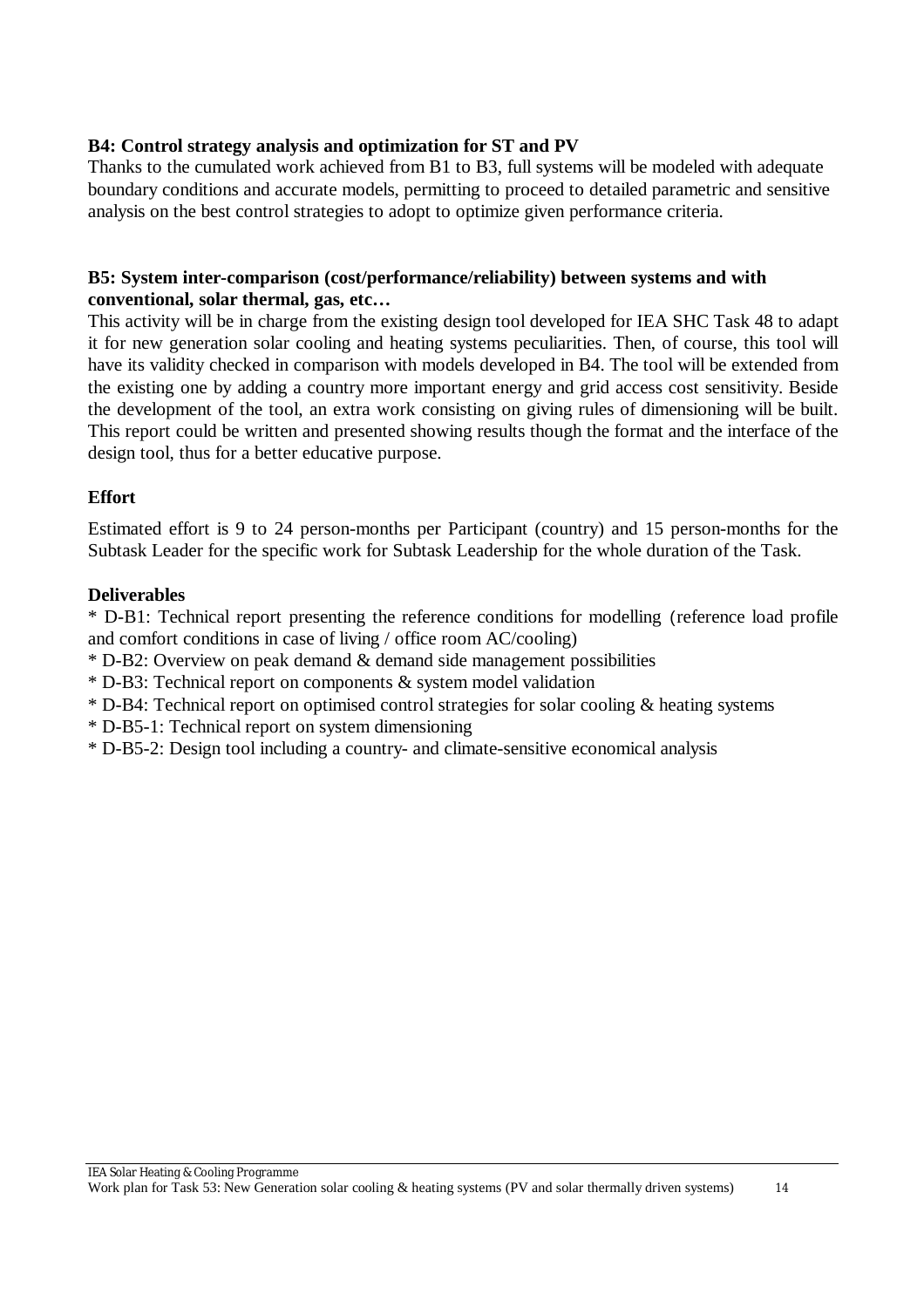## **1.8 Subtask C: Testing and demonstration projects**

**General objective** : to stimulate, monitor and analyse performances of field test systems and demonstration projects for new generation solar cooling & heating systems

#### **Specific objectives** :

- \* to create a monitoring procedure for field tests or demo projects
- \* to select identified projects and organise a complete field test monitoring campaign for it
- \* to analyse potential technical issues on the monitored systems
- \* to report on the measured performances of the systems
- \* to validate and initiate standardised testing methods

The subtask is structured as follows:

#### **C1: Monitoring procedure and monitoring system selection criteria**

This task is dedicated to prepare the testing and the monitoring methodology to measure the performances of the selected demo projects. The idea is to consider the measurement points for selected demos projects. These points and the way to collect the measurement data will developed in partnership with activities A5 and A2. A valorization of past and ongoing results from IEA SHC Task 38, 44 and 48 will be done on how to properly monitor these new generation solar cooling and heating systems. An uncertainty analysis will be added to the method.

# **C2: System description for field test and demo projects**

This activity is dealing with selection and description of field test and demo projects. The number of selected projects will be at least of 3, permitting to fully monitor the performances of the systems, according the procedure developed in activity C1.

#### **C3: Monitoring data analysis on technical issues & on performances**

This activity is aimed at recording and analyzing the monitoring data from the monitored projects selected in activity C2. The analysis methodology will be based on the work done in Task 38 but of course, adapted with features imposed by the new generation solar cooling and heating systems. The activity will include in addition to performance measurement and analysis an important side of analyzing technical issues and events occurring during the monitoring period.

#### **C4: Best practices / feedback (planning+ commissioning + operation/measurements, user and grid utility…)**

This activity is dealing with making a synthesis of the practical work of this subtask by producing a Best Practice document. This document will present the selected field test projects from the planning phase until the monitoring period, describing the different steps (planning, commissioning, etc..) as well as the consequence of the system management towards users and grid utilities. This technical descriptive document will be the basis of the part of the Handbook for New generation solar cooling and heating systems dedicated to best practices. An important contribution of planners will be valorized (flow chart for set in operation) as well as a best practice user will be built.

IEA Solar Heating & Cooling Programme

Work plan for Task 53: New Generation solar cooling & heating systems (PV and solar thermally driven systems) 15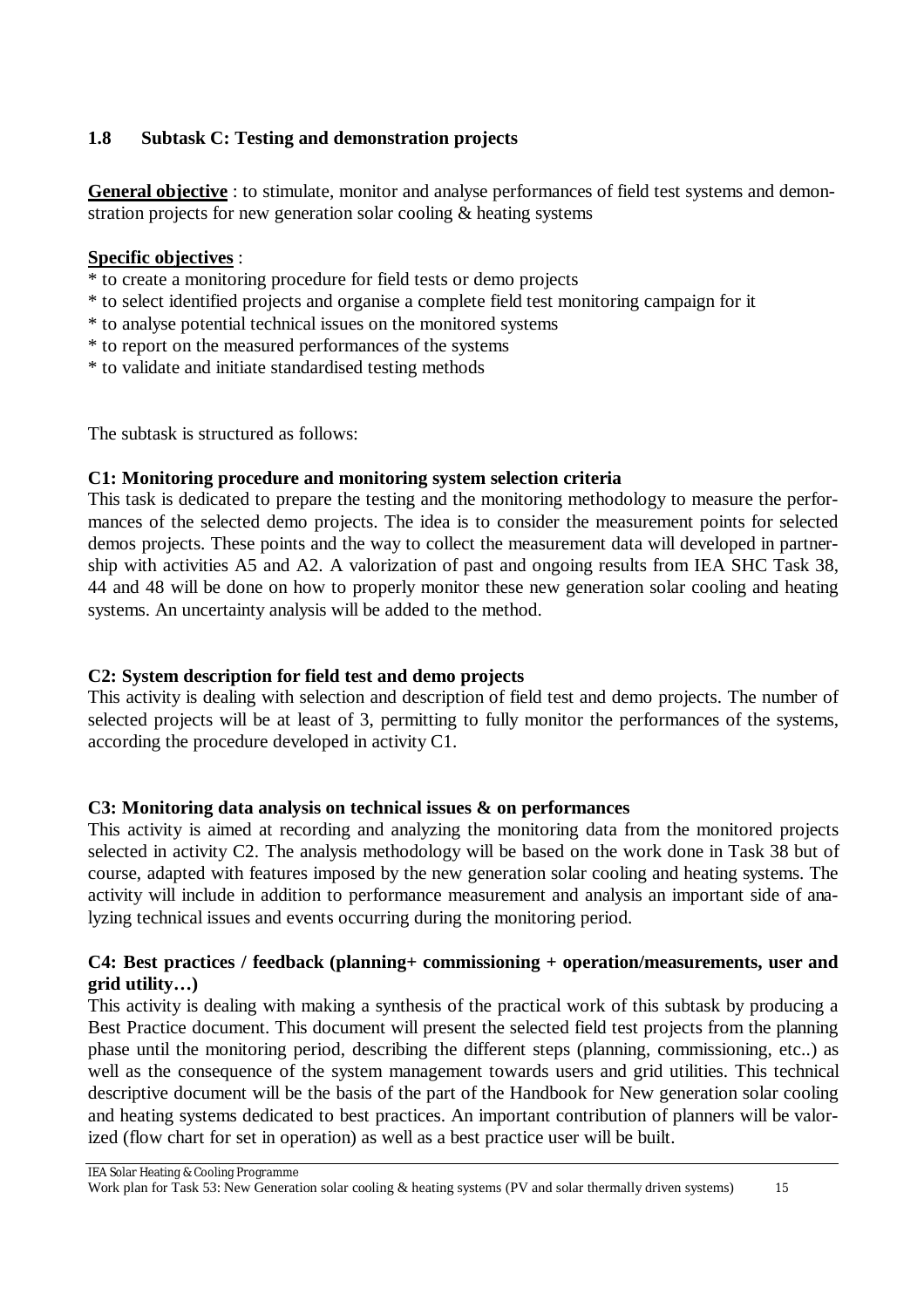#### **C5: Testing method initiation for standards**

Linked with activity A5, this activity will consider the proposals on how to initiate a standardized testing method for new generation solar cooling and heating systems. A similar approach being for the moment engaged for both Task 48 and 44, this activity will make first an analysis of the results produced by the 2 other Tasks on this topic so as to see how to select among existing proposals or properly develop a way of testing performances. This activity will be linked as well with IEA PVPS Tasks dealing with testing standards for PV systems.

#### **Effort**

Estimated effort is 3 to 12 person-months per Participant (country) and 12 person-months for the Subtask Leader for the specific work for Subtask Leadership for the whole duration of the Task.

#### **Deliverables**

\* D-C1: Monitoring procedure for field test & demo systems (depending on size and application)

\* D-C2: Catalogue of selected systems (with full description)

\* D-C3: Technical report on monitoring data analysis (technical issues + performances)

\* D-C4: Technical content (best practices) for a part of the Handbook on efficient new generation cooling and heating systems

\* D-C5: Technical report presenting a draft testing method for a quality standard on new generation cooling & heating systems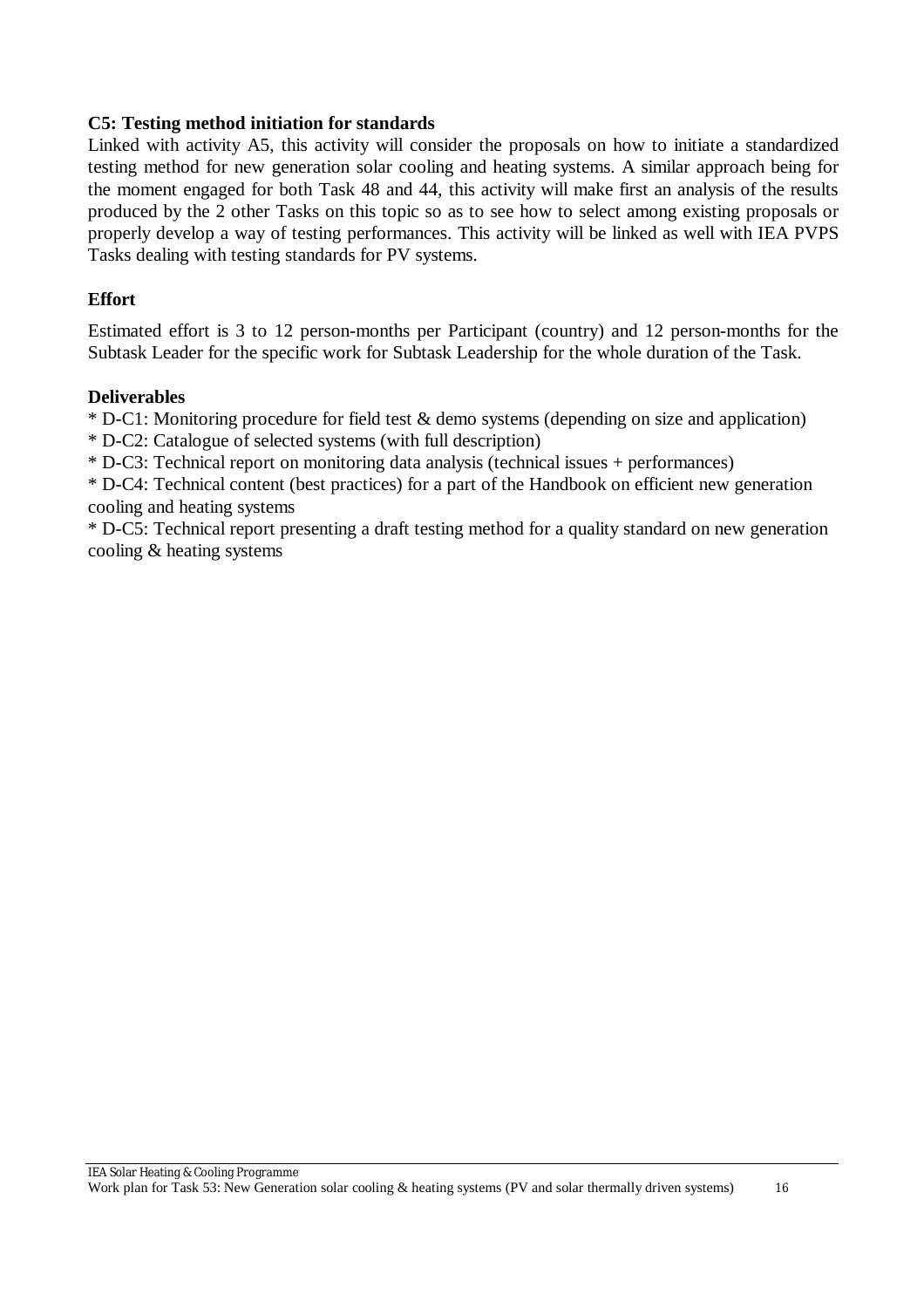#### **1.9 Subtask D: Dissemination and market deployment**

#### **General objectives :**

\* implementation of targeted promotion activities based on the collective work results;

\* production of dissemination material for external communication; the implementation of knowledge transfer measures towards the technical stakeholders;

\* development of instruments and their provision for policy makers and the creation and promotion of certification and standardisation schemes.

#### **Specific objectives** :

\* to disseminate the Task results on national and international level

- \* to provide efficient communication tools such as brochures and guidelines
- \* to collect and structure evidence for policy actions
- \* to create guidelines for road mapping new generation solar cooling & heating

The subtask is structured as follows:

#### **D1 Website dedicated to the Task**

A website included into the IEA SHC portal will be established. This website will profit from a lot of mirror sites present among the participants of this Task, benefitting from their popularity to increase the number of vizualised pages.

This website will firstly present the Task results but it should welcome as soon as possible the presentation of first results of the Task.

#### **D2 Handbook and simplified brochure**

This activity is aimed at producing a Handbook on New generation solar cooling and heating systems. This book will present the results of the full Task through the 3 subtasks : state of the art of the technology, results of the modelling and optimisation work achieved in Subtask B and then as a third chapter the best practices results obtained in Subtask C. The book will be part of the SHC publications and will be written not only by putting together the activity reports. An important work of arrangement and didactic approach will be done so as to make this publication a reference book on the topic of New Generation solar cooling and heating systems.

Beside the handbook, a synthetic brochure will be produced so as to present the main results of the Task. This brochure will have maximum 4 to 6 pages. This brochure will be edited jointly by the Subtask Leader (Greenchiller) and IEA SHC program.

#### **D3 Newsletters, workshops and conferences**

The task participants will organise one half a day workshop dedicated to the industrial players involved in the sector (solar thermal manufacturers and installers, thermally driven cooling industry, planners). This will happen preferably once a year and before fixed experts meeting to as to test and make a feedback on the last developments achieved inside the Task. Thanks to this yearly event, a full retrofit process will be achieved and this will permit to make participate industry interested bodies without implicating them directly and deeply inside the Task R&D work. Short report will have to be done for each event.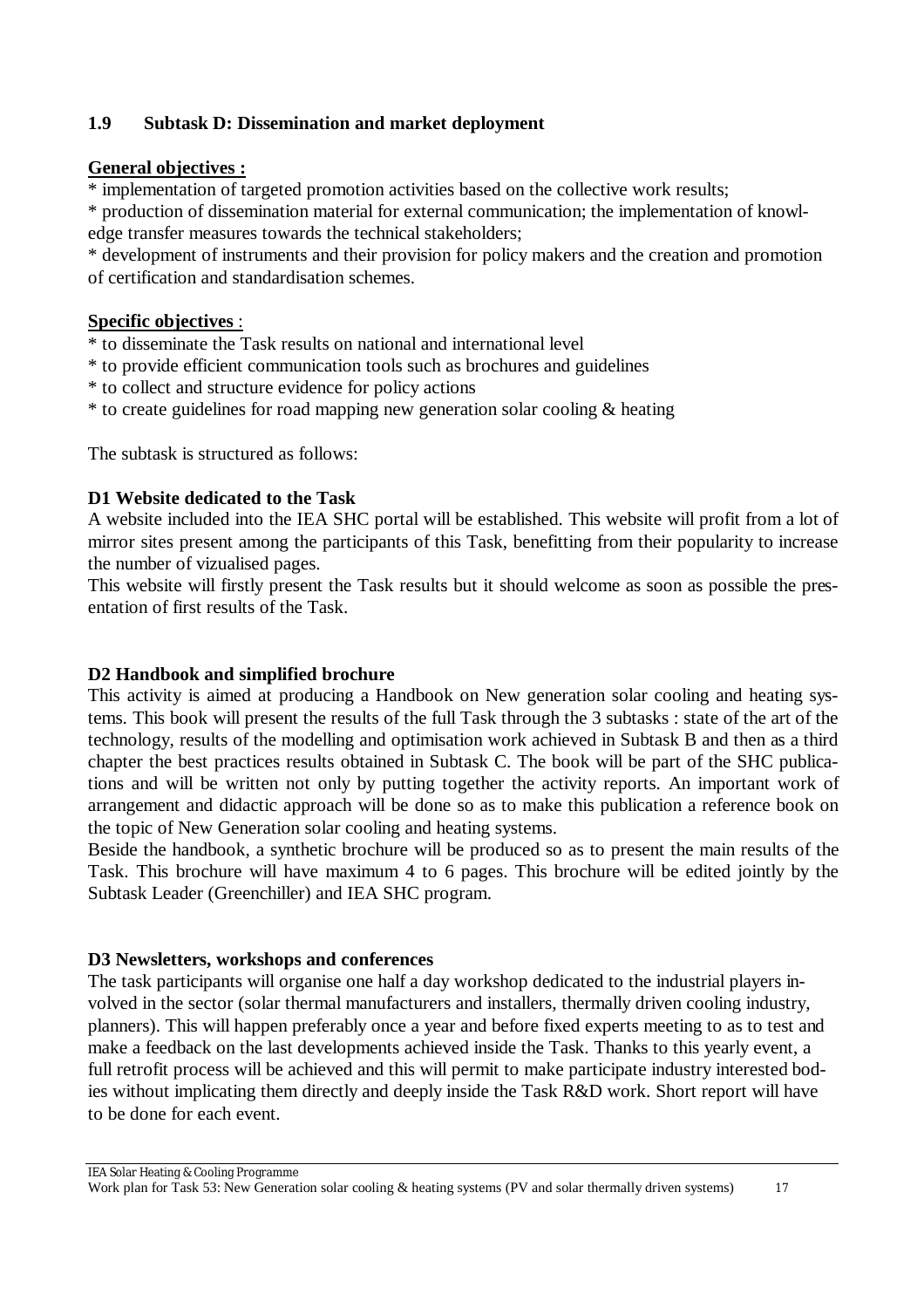For further dissemination of the achieved results of the R&D activities an annual electronic newsletter for the industrial players will be published.

#### **D4 Road mapping and lobbying actions**

As a result of this work package and a summary of the whole Task activities, a list of recommendations for policy options to develop the industry will be published. This list will be structured so as to become guidelines for roadmaps on new generation solar cooling and heating systems.

So as to organise it as well as possible, the achieved work on the topic of solar cooling road mapping from Task 48 will be used and extended to the new generation solar cooling and heating systems. Beside, a review of the impact of existing incentive schemes will be carried out.

The guidelines will include proposal for policy measures and how to make their promotion towards the local and national policy makers. This activity will be aimed at organising evidence for policy / lobbying actions to promote new generation solar cooling and heating systems: preparation of specific documents, networking, preparation of press release, creation of articles relating the Task activity.

#### **Effort**

Estimated effort is 6 to 18 person-months per Participant (country) and 12 person-months for the Subtask Leader for the specific work for Subtask Leadership for the whole duration of the Task.

#### **Deliverables**

- D-D1: Website dedicated to the Task
- D-D2.1 : Handbook for new generation solar cooling and heating systems
- D-D2.2 : Simplified short brochure
- D-D3 : Guidelines for Roadmaps on new generation solar cooling & heating
- D-D4 : Outreach report
	- Customer and policy maker workshops
	- Organising industry workshops
	- Publishing an annual e-newsletter for the industry
	- Report on lobbying actions describing all the actions and their impacts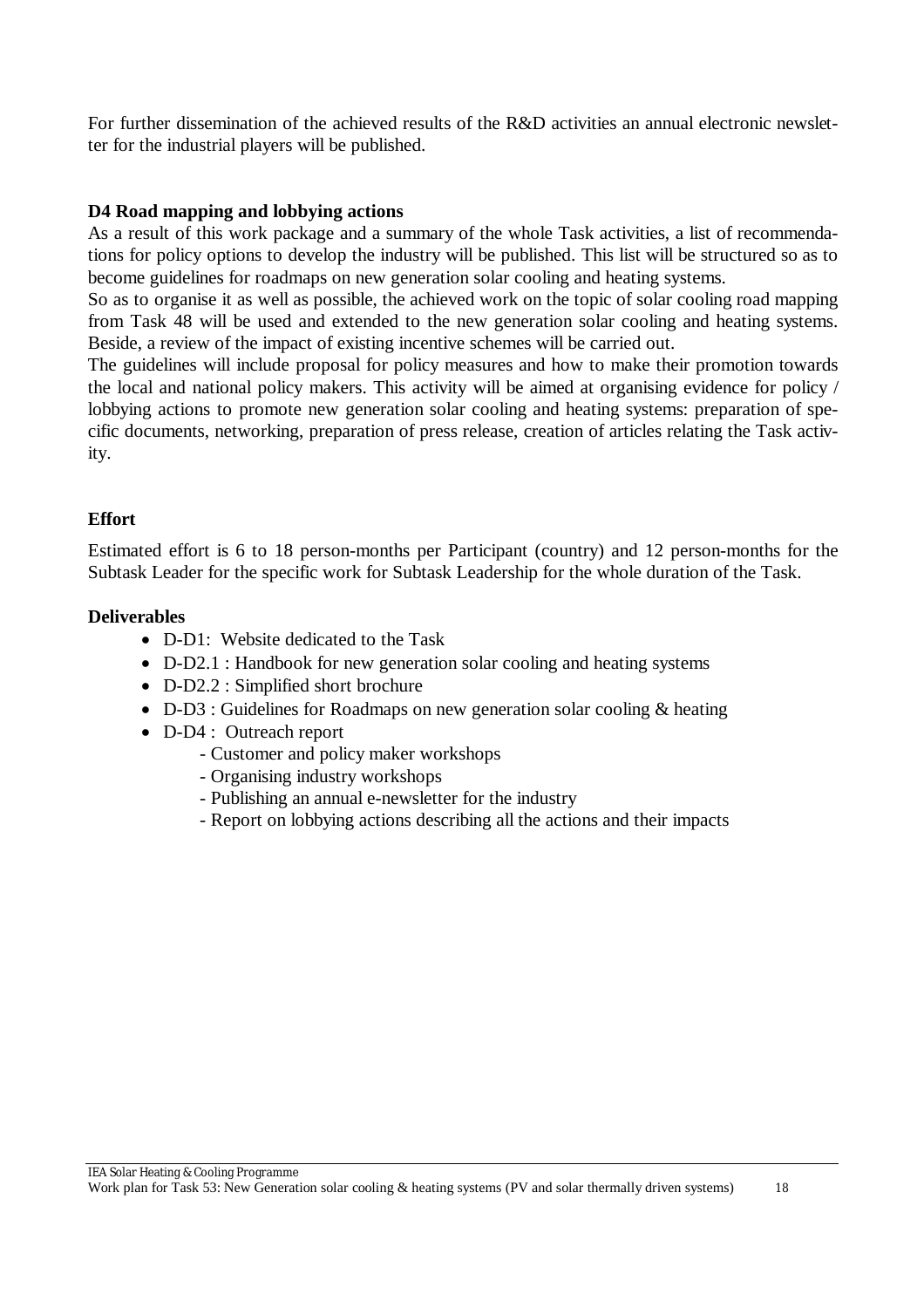#### **2 Information plan**

The following documentation or information measures are planned during the course of the Task (corresponding Subtask in brackets):

- State of the art of new generation commercially available products (A)
- Techno-economic analysis report on comparison between thermal and PV existing solar cooling systems including as well LCA approach and Ecolabel sensibility (A),
- Technical report on optimised control strategies for solar cooling & heating systems (B)
- Design tool including a country- and climate-sensitive economic analysis (B),
- Technical report on monitoring data analysis (technical issues  $+$  performances) (C)
- Technical report presenting a draft testing method for a quality standard on new generation cooling & heating systems (C)
- Website dedicated to the Task (D)
- Industry workshops addressing target groups (related to Experts meetings) (D),
- Handbook for new generation solar cooling and heating systems (D)
- Simplified short brochure (D) jointly edited by the Subtask Leader and IEA SHC program
- Guidelines for Roadmaps on New generation Solar Cooling and Heating systems(D)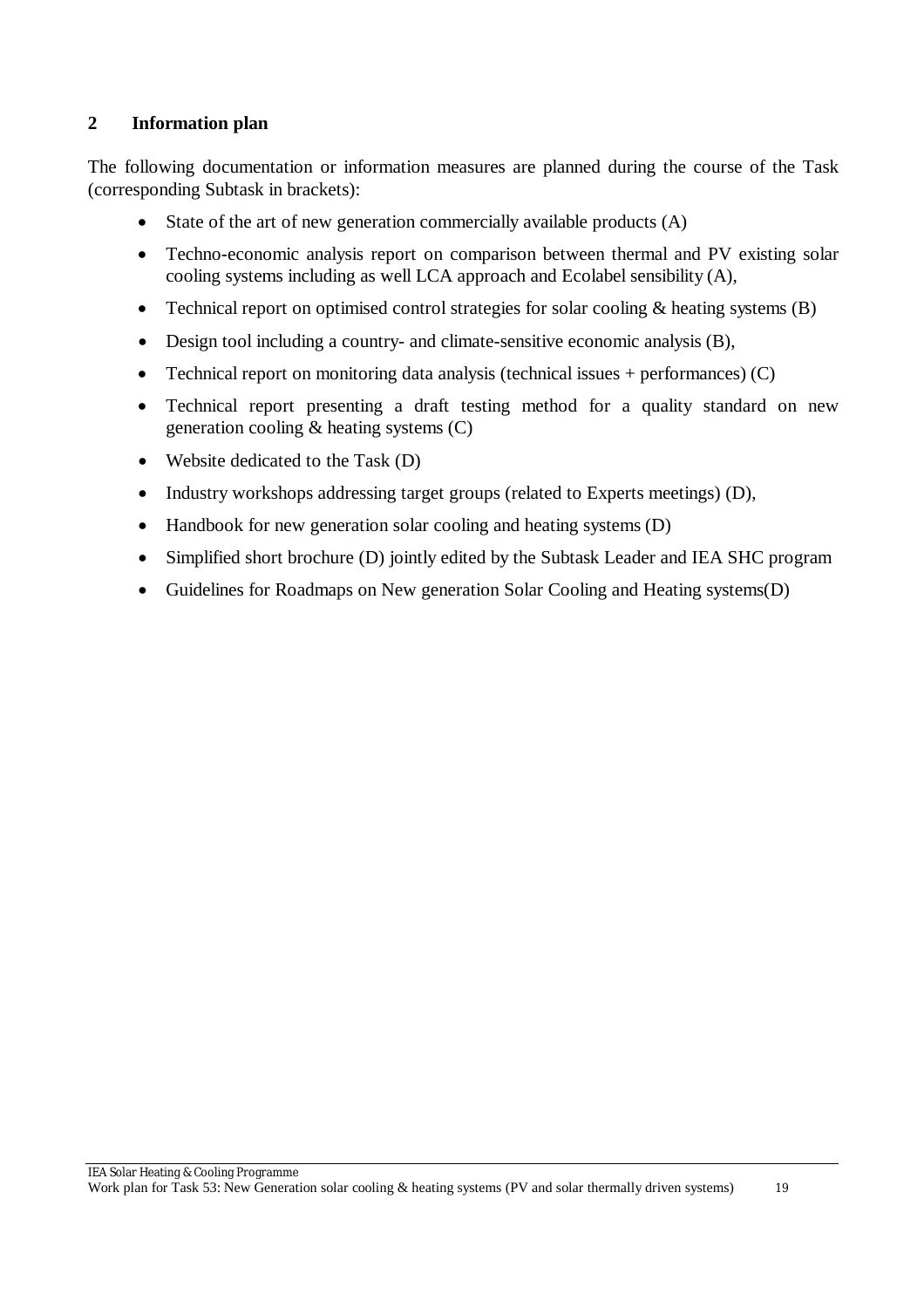# **3 Work plan and milestones**

The work plan for the whole task is shown in the following Gantt chart.

|                                                                       | 2nd Task definition |      | <b>Kick off</b> |      |  |                                                                                                                                                                               |          |             |                   |      |  |         |      |                |
|-----------------------------------------------------------------------|---------------------|------|-----------------|------|--|-------------------------------------------------------------------------------------------------------------------------------------------------------------------------------|----------|-------------|-------------------|------|--|---------|------|----------------|
| Duration: 40 months                                                   | meeting (Paris)     |      | meeting         |      |  |                                                                                                                                                                               |          |             |                   |      |  |         |      |                |
| <b>Planning - GANTT diagram</b>                                       |                     |      |                 |      |  |                                                                                                                                                                               |          |             |                   |      |  |         |      |                |
|                                                                       |                     | 2013 |                 | 2014 |  |                                                                                                                                                                               | 2015     |             |                   | 2016 |  |         | 2017 |                |
|                                                                       |                     |      |                 |      |  | M9 :M10 :M11:M12  M1 :M2 :M3 :M4 :M5 :M6 :M7 :M8 :M9 :M10 :M11 :M12  M1 :M2 :M3 :M4 :M5 :M6 :M7 :M8 :M9 :M10 :M11 :M12  M1 :M2 :M3 :M4 :M5 :M6 :M7 :M8 :M9 :M10 :M11 :M12  M1 |          |             |                   |      |  |         |      | M2 M3 M4 M5 M6 |
|                                                                       |                     |      |                 |      |  |                                                                                                                                                                               | 15:16:17 | 18 19 20 21 | 22:23:24:25:26:27 |      |  | 35 : 36 |      | 37 38 39 4     |
| Management (meetings)                                                 |                     |      |                 |      |  |                                                                                                                                                                               |          |             |                   |      |  |         |      |                |
| <b>Subtask A: Components, Systems &amp; Quality</b>                   |                     |      |                 |      |  |                                                                                                                                                                               |          |             |                   |      |  |         |      |                |
| Reference system (for heating/cooling)                                |                     |      |                 |      |  |                                                                                                                                                                               |          |             |                   |      |  |         |      |                |
| New Generation System configurations<br>A.2                           |                     |      |                 |      |  |                                                                                                                                                                               |          |             |                   |      |  |         |      |                |
| A.3<br>Storage concepts and management                                |                     |      |                 |      |  |                                                                                                                                                                               |          |             |                   |      |  |         |      |                |
| System integration into buildings and grids<br>A.4                    |                     |      |                 |      |  |                                                                                                                                                                               |          |             |                   |      |  |         |      |                |
| LCA and technico-eco comparison reference/new systems<br>A.5          |                     |      |                 |      |  |                                                                                                                                                                               |          |             |                   |      |  |         |      |                |
| <b>Subtask B: Control, Simulation &amp; Design</b>                    |                     |      |                 |      |  |                                                                                                                                                                               |          |             |                   |      |  |         |      |                |
| Reference conditions                                                  |                     |      |                 |      |  |                                                                                                                                                                               |          | $\bullet$   |                   |      |  |         |      |                |
| Grid access conditions and building load management                   |                     |      |                 |      |  |                                                                                                                                                                               |          |             |                   |      |  |         |      |                |
| Model of components and system validation<br><b>B.3</b>               |                     |      |                 |      |  |                                                                                                                                                                               |          |             |                   |      |  |         |      |                |
| Control strategy analysis & optimisation<br>B.4                       |                     |      |                 |      |  |                                                                                                                                                                               |          |             |                   |      |  |         |      |                |
| System inter-comparison                                               |                     |      |                 |      |  |                                                                                                                                                                               |          |             |                   |      |  |         |      |                |
| <b>Subtask C: Testing and demonstration projects</b>                  |                     |      |                 |      |  |                                                                                                                                                                               |          |             |                   |      |  |         |      |                |
| Monitoring procedure and monitoring system selection criteria<br>C.1  |                     |      |                 |      |  |                                                                                                                                                                               |          |             |                   |      |  |         |      |                |
| System description for field test and demo project<br>C.3             |                     |      |                 |      |  |                                                                                                                                                                               |          |             |                   |      |  |         |      |                |
| C.4<br>Monitoring data analysis on technical issues & on performances |                     |      |                 |      |  |                                                                                                                                                                               |          |             |                   |      |  |         |      |                |
| Best practices / feedback<br>C.5                                      |                     |      |                 |      |  |                                                                                                                                                                               |          |             |                   |      |  |         |      |                |
| Testing method initiation for standards<br>C.6                        |                     |      |                 |      |  |                                                                                                                                                                               |          |             |                   |      |  |         |      |                |
| <b>Subtask D: Dissemination and market deployment</b>                 |                     |      |                 |      |  |                                                                                                                                                                               |          |             |                   |      |  |         |      |                |
| Website dedicated to the Task<br>D.1                                  |                     |      |                 |      |  |                                                                                                                                                                               |          |             |                   |      |  |         |      |                |
| D.2 Handbook and simplied brochure<br>D.2                             |                     |      |                 |      |  |                                                                                                                                                                               |          |             |                   |      |  |         |      |                |
| Newsletters, workshops and conferences<br>D.3                         |                     |      |                 |      |  |                                                                                                                                                                               |          |             |                   |      |  |         |      |                |
| Roadmapping and lobbying actions<br>D.4                               |                     |      |                 |      |  |                                                                                                                                                                               |          |             |                   |      |  |         |      |                |

Légende :<br>Opeliverable

Semi annual Expert meetings

Milestones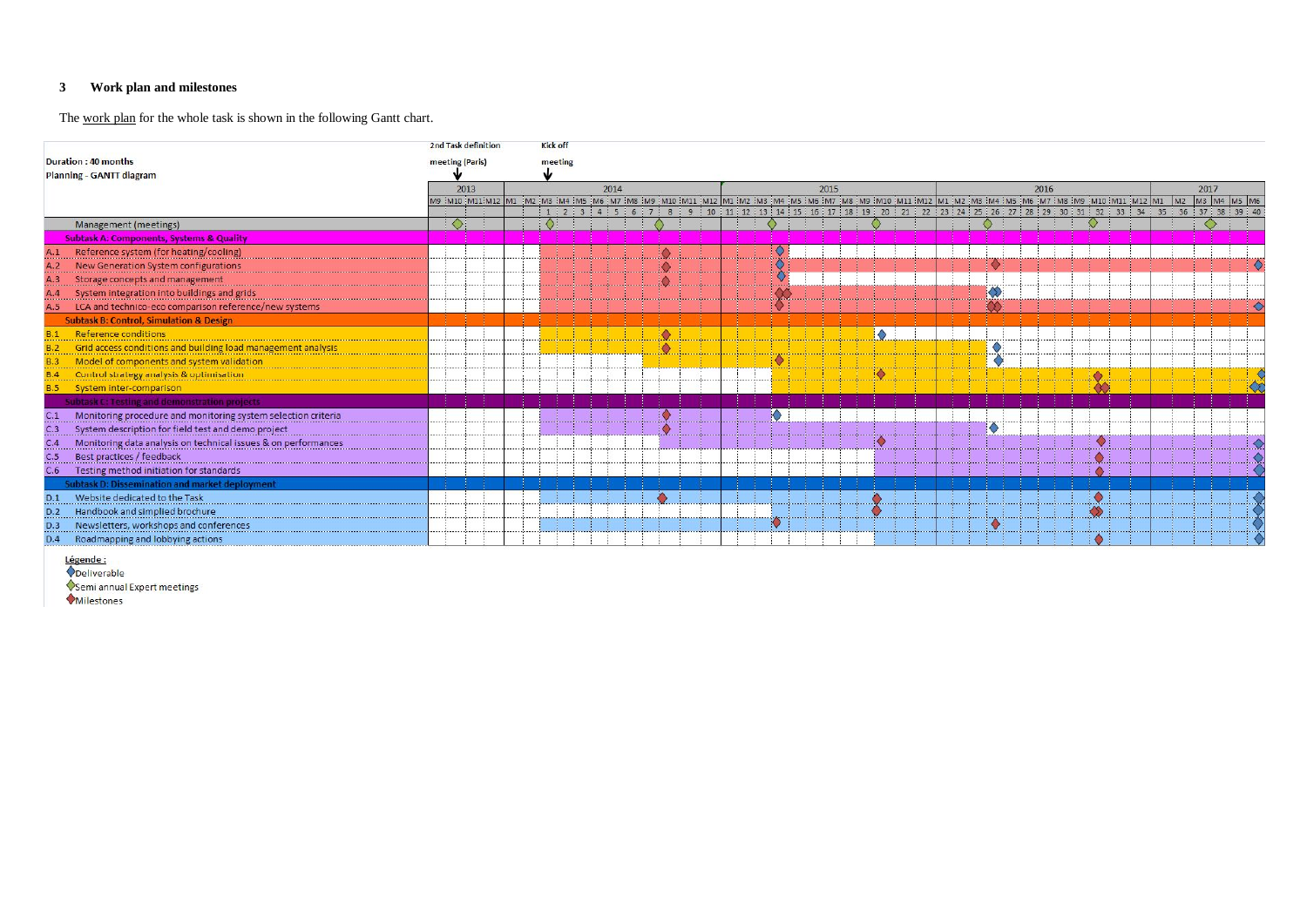#### **Working Package Structure**

#### *Subtask A: Components, Systems & Quality*

A1: Reference systems

- A2: New system configurations for cooling and heating
- A3: Storage concepts and management
- A4: Systems integration into buildings, microgrid and central Grid
- A5: LCA and techno-eco comparison between reference and new systems

#### *Subtask B: Control, Simulation & Design*

- B1: Reference conditions
- B2: Grid access conditions and building load management analysis
- B3: Models of subcomponents and system simulation
- B4: Control strategy analysis and optimization for ST and PV
- B5: System inter-comparison

#### *Subtask C: Testing and demonstration projects*

- C1: Monitoring procedure and monitoring system selection criteria
- C2: System description for field test and demo project
- C3: Monitoring data analysis on technical issues & on performances
- C4: Best practices / feedback
- C5: Testing method initiation for standards

#### *Subtask D: Dissemination and market deployment*

- D1: Website dedicated to the Task
- D2: Handbook and simplified brochure
- D3: Newsletters, workshops and conferences
- D<sub>4</sub>: Road mapping and lobbying actions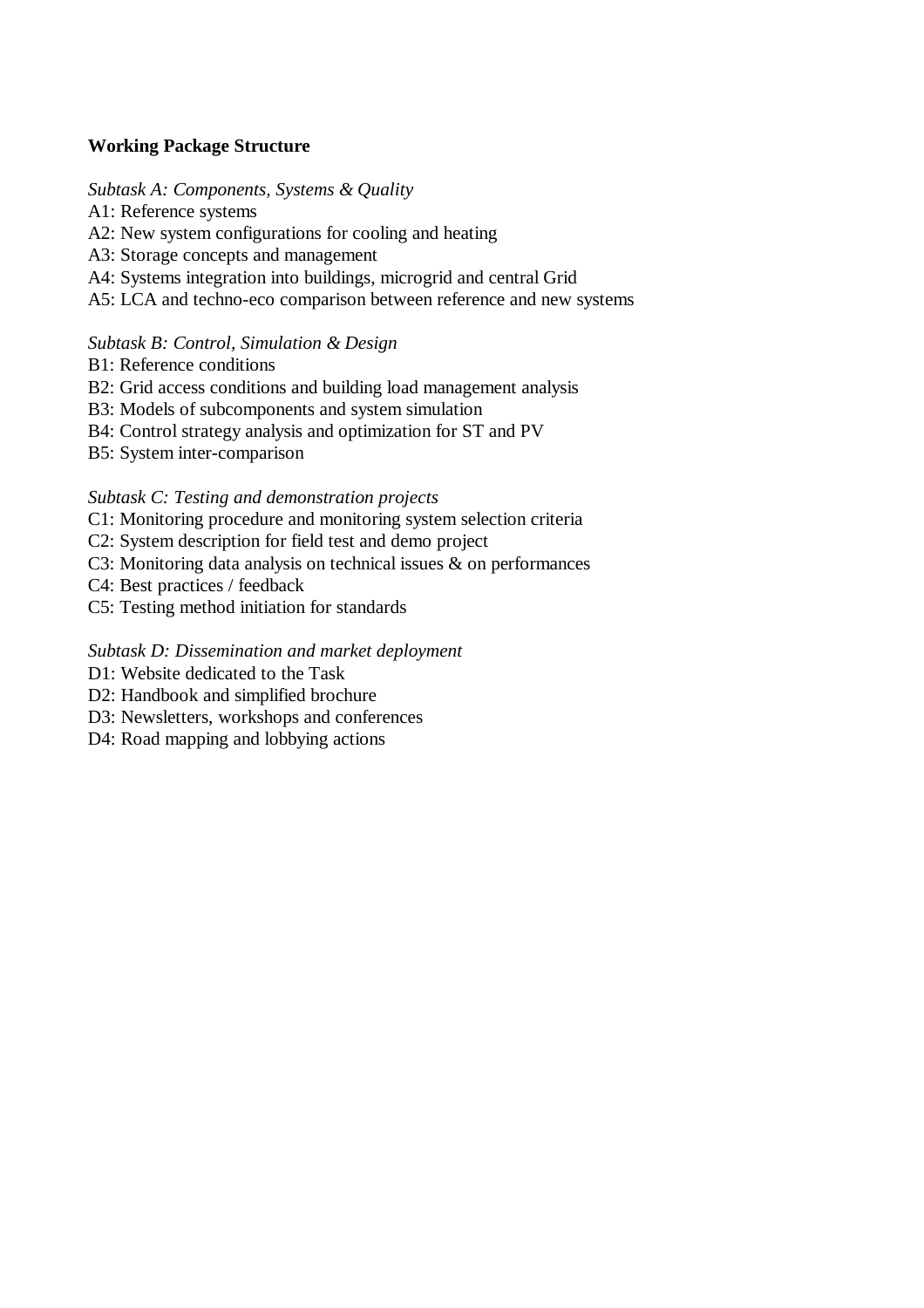### **Milestone Table**

The following tables contain the major milestones of each Subtask

| <b>Subtask A: Components, Systems &amp; Quality</b> |                                                                                                                                                         |                              |  |  |  |  |  |
|-----------------------------------------------------|---------------------------------------------------------------------------------------------------------------------------------------------------------|------------------------------|--|--|--|--|--|
| N <sub>0</sub>                                      | <b>Description</b>                                                                                                                                      | <b>Completed by</b><br>month |  |  |  |  |  |
| $M-A1.1$                                            | Draft definition of the existing cooling reference systems                                                                                              | 8                            |  |  |  |  |  |
| $M-A1.2$                                            | Definition of the existing cooling reference systems                                                                                                    | 14                           |  |  |  |  |  |
|                                                     |                                                                                                                                                         |                              |  |  |  |  |  |
| $M-A2.1-$<br>1                                      | Draft state of the art of new generation commercially available prod-<br>ucts including costs, efficiency criteria ranking and performance              | 8                            |  |  |  |  |  |
|                                                     | characterization                                                                                                                                        |                              |  |  |  |  |  |
| $M-A2.1-$<br>2                                      | State of the art of new generation commercially available products                                                                                      | 14                           |  |  |  |  |  |
| $M-A2.2-$                                           | Draft technical report on recent R&D work on the topic                                                                                                  | 26                           |  |  |  |  |  |
| $M-A2.2-$<br>$\overline{c}$                         | Technical report on recent R&D work on the topic                                                                                                        | 40                           |  |  |  |  |  |
|                                                     |                                                                                                                                                         |                              |  |  |  |  |  |
| $M-A3.1$                                            | Draft technical report on best practices for energy storage including<br>both efficiency and adaptability in solar cooling systems (including<br>KPI's) | 8                            |  |  |  |  |  |
| $M-A3.2$                                            | Technical report on best practices for energy storage including both                                                                                    | 14                           |  |  |  |  |  |
|                                                     | efficiency and adaptability in solar cooling systems (including KPI's)                                                                                  |                              |  |  |  |  |  |
|                                                     |                                                                                                                                                         |                              |  |  |  |  |  |
| $M-A4.1-$                                           | Draft report on a new and universal classification method "new gen-                                                                                     | 14                           |  |  |  |  |  |
|                                                     | eration solar cooling square view" for generic systems                                                                                                  |                              |  |  |  |  |  |
| $M-A4.1-$                                           | Report on a new and universal classification method "new generation                                                                                     | 26                           |  |  |  |  |  |
| 2                                                   | solar cooling square view" for generic systems                                                                                                          |                              |  |  |  |  |  |
| $M-A4.2-$                                           | Draft state of the art on the management of the interface solar cool-                                                                                   | 14                           |  |  |  |  |  |
|                                                     | ing (eg. AC unit / PV modules) and distribution system /grid                                                                                            |                              |  |  |  |  |  |
| $M-A4.2-$                                           | State of the art on the management of the interface solar cooling (eg.                                                                                  | 26                           |  |  |  |  |  |
| 2                                                   | AC unit / PV modules) and distribution system /grid                                                                                                     |                              |  |  |  |  |  |
|                                                     |                                                                                                                                                         |                              |  |  |  |  |  |
| $M-A5.1-$                                           | Draft techno-economic analysis report on comparison between ther-                                                                                       | 14                           |  |  |  |  |  |
|                                                     | mal and PV existing solar cooling systems including as well LCA<br>approach and Eco label sensibility                                                   |                              |  |  |  |  |  |
| $M-A5.1-$                                           | Techno-economic analysis report on comparison between thermal                                                                                           | 26                           |  |  |  |  |  |
| 2                                                   | and PV existing solar cooling systems including as well LCA ap-                                                                                         |                              |  |  |  |  |  |
|                                                     | proach and Eco label sensibility                                                                                                                        |                              |  |  |  |  |  |
| $M-A5.2-$                                           | Summary of the document defining the Key Performance Indicators                                                                                         | 26                           |  |  |  |  |  |
| 1                                                   | (KPI) of the market available systems and possible characterization                                                                                     |                              |  |  |  |  |  |
|                                                     | test method as well as standards                                                                                                                        |                              |  |  |  |  |  |
| M-A5.2-                                             | Draft document defining the Key Performance Indicators (KPI) of                                                                                         | 40                           |  |  |  |  |  |
| 2                                                   | the market available systems and possible characterization test meth-                                                                                   |                              |  |  |  |  |  |
|                                                     | od as well as standards                                                                                                                                 |                              |  |  |  |  |  |

IEA Solar Heating & Cooling Programme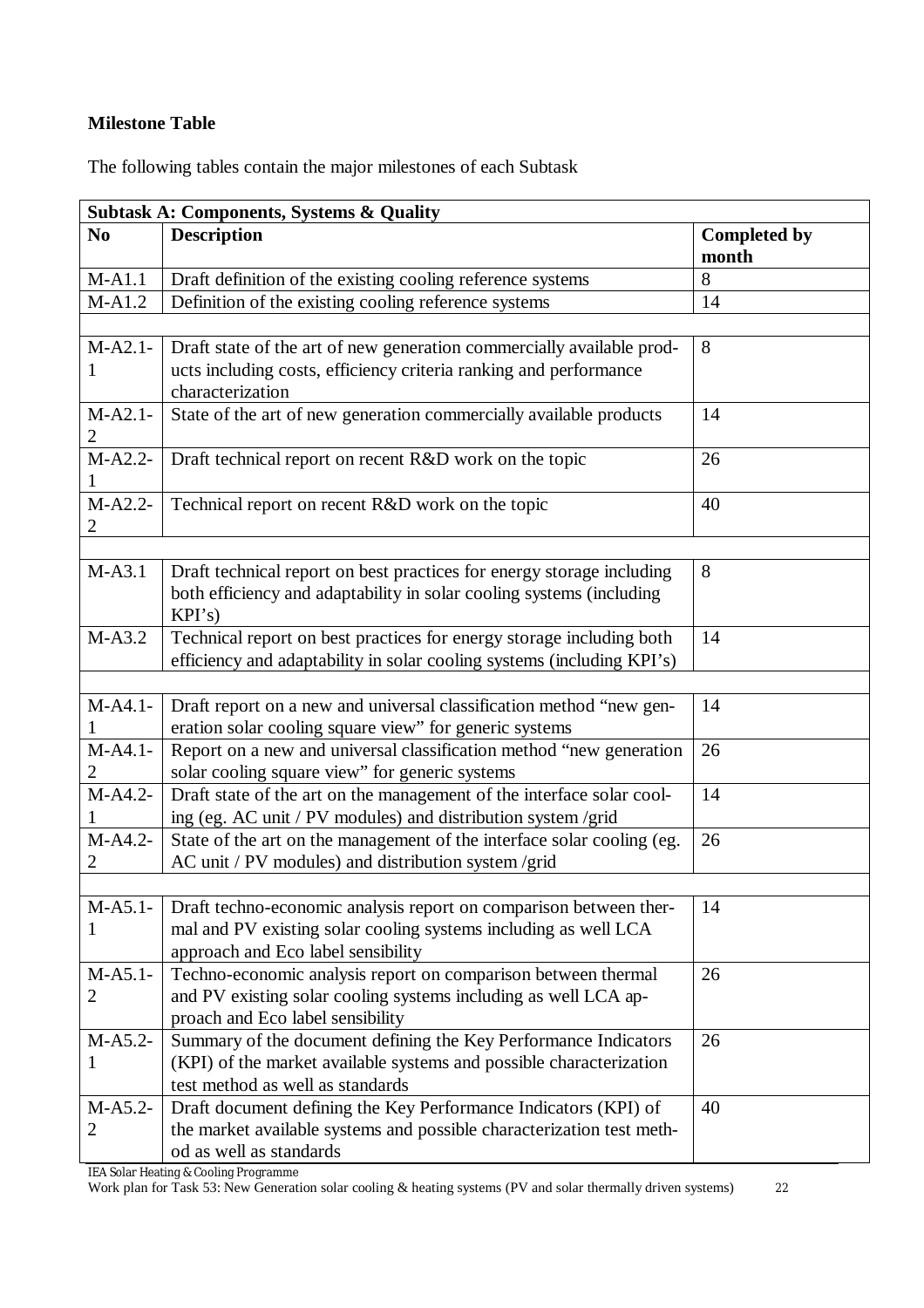| <b>Subtask B: Control, Simulation &amp; Design</b> |                                                                   |                           |  |  |  |  |  |  |
|----------------------------------------------------|-------------------------------------------------------------------|---------------------------|--|--|--|--|--|--|
| N <sub>0</sub>                                     | <b>Description</b>                                                | <b>Completed by month</b> |  |  |  |  |  |  |
| $M-B1.1$                                           | Template for Definition of reference conditions                   | 8                         |  |  |  |  |  |  |
| $M-B1.2$                                           | Definition of reference conditions                                | 20                        |  |  |  |  |  |  |
|                                                    |                                                                   |                           |  |  |  |  |  |  |
| $M-B2.1$                                           | Template for overview on peak demand & demand side man-           | 8                         |  |  |  |  |  |  |
|                                                    | agement possibilities                                             |                           |  |  |  |  |  |  |
| $M-B2.2$                                           | Overview on peak demand & demand side management possi-           | 26                        |  |  |  |  |  |  |
|                                                    | bilities                                                          |                           |  |  |  |  |  |  |
|                                                    |                                                                   |                           |  |  |  |  |  |  |
| M-B3.1                                             | Draft Technical report on components & system model valida-       | 14                        |  |  |  |  |  |  |
|                                                    | tion                                                              |                           |  |  |  |  |  |  |
| $M-B3.2$                                           | Technical report on components $\&$ system model validation       | 26                        |  |  |  |  |  |  |
|                                                    |                                                                   |                           |  |  |  |  |  |  |
| $M-B4.1$                                           | Template for technical report on optimised control strategies for | 20                        |  |  |  |  |  |  |
|                                                    | solar cooling & heating systems                                   |                           |  |  |  |  |  |  |
| $M-B4.2$                                           | Draft Technical report on optimised control strategies for solar  | 32                        |  |  |  |  |  |  |
|                                                    | cooling & heating systems                                         |                           |  |  |  |  |  |  |
| $M-B4.3$                                           | Technical report on optimised control strategies for solar cool-  | 40                        |  |  |  |  |  |  |
|                                                    | ing & heating systems                                             |                           |  |  |  |  |  |  |
|                                                    |                                                                   |                           |  |  |  |  |  |  |
| $M-B5.1-$                                          |                                                                   | 32                        |  |  |  |  |  |  |
| $\mathbf{I}$                                       | Draft Technical report on system dimensioning                     |                           |  |  |  |  |  |  |
| $M-B5.1-$                                          |                                                                   | 40                        |  |  |  |  |  |  |
| 2                                                  | Technical report on system dimensioning                           |                           |  |  |  |  |  |  |
| $M-B5.2-$                                          | Specifications for Design tool including a country- and climate-  | 32                        |  |  |  |  |  |  |
|                                                    | sensitive economic analysis                                       |                           |  |  |  |  |  |  |
| $M-B5.2-$                                          | Design tool including a country- and climate-sensitive economic   | 40                        |  |  |  |  |  |  |
| $\overline{2}$                                     | analysis                                                          |                           |  |  |  |  |  |  |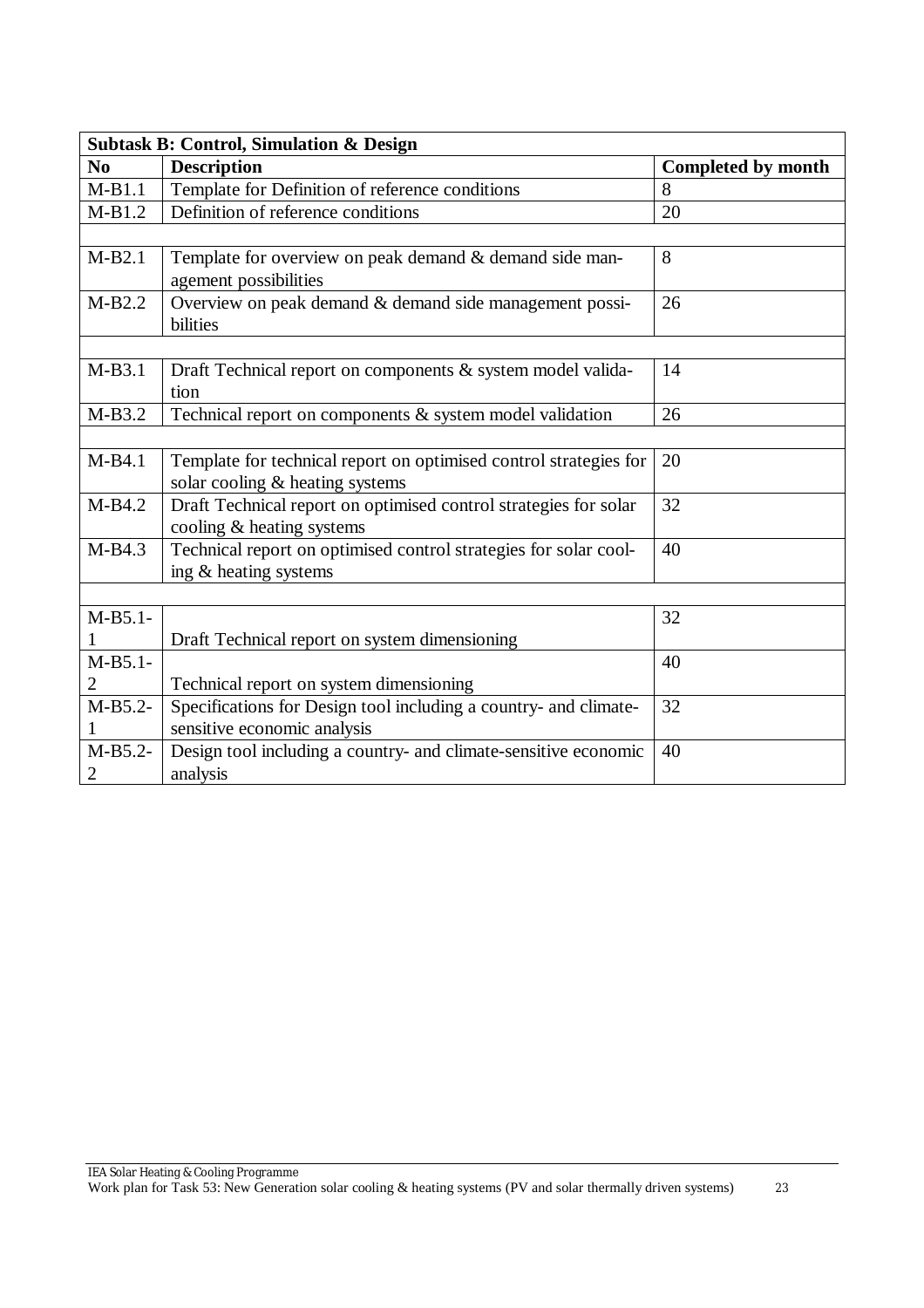|                | <b>Subtask C: Testing and demonstration projects</b>                                                                             |                           |  |  |  |  |  |  |  |
|----------------|----------------------------------------------------------------------------------------------------------------------------------|---------------------------|--|--|--|--|--|--|--|
| N <sub>0</sub> | <b>Description</b>                                                                                                               | <b>Completed by month</b> |  |  |  |  |  |  |  |
| $M-C1.1$       | Draft Monitoring procedure for field test $&$ demo systems                                                                       | 8                         |  |  |  |  |  |  |  |
|                | (depending on size and application)                                                                                              |                           |  |  |  |  |  |  |  |
| $M-C1.2$       | Monitoring procedure for field test $&$ demo systems (depending<br>on size and application)                                      | 14                        |  |  |  |  |  |  |  |
|                |                                                                                                                                  |                           |  |  |  |  |  |  |  |
| $M-C2.1$       | Template for Catalogue of test/demo systems (with full descrip-<br>tion)                                                         | 8                         |  |  |  |  |  |  |  |
| $M-C2.2$       | Catalogue of test/demo systems (with full description)                                                                           | 26                        |  |  |  |  |  |  |  |
|                |                                                                                                                                  |                           |  |  |  |  |  |  |  |
| $M-C3.1$       | Draft1 Technical report on monitoring data analysis (technical<br>$issues + performances)$                                       | 20                        |  |  |  |  |  |  |  |
| $M-C3.2$       | Draft2 Technical report on monitoring data analysis (technical<br>$issues + performances)$                                       | 32                        |  |  |  |  |  |  |  |
| $M-C3.3$       | Technical report on monitoring data analysis (technical issues +<br>performances)                                                | 40                        |  |  |  |  |  |  |  |
|                |                                                                                                                                  |                           |  |  |  |  |  |  |  |
| $M-C4.1$       | Draft Technical content (best practices) for a part of the Hand-<br>book on efficient new generation cooling and heating systems | 32                        |  |  |  |  |  |  |  |
| M-C4.2         | Technical content (best practices) for a part of the Handbook<br>on efficient new generation cooling and heating systems         | 40                        |  |  |  |  |  |  |  |
|                |                                                                                                                                  |                           |  |  |  |  |  |  |  |
| $M-C5.1$       | Draft technical report presenting a draft testing method for a                                                                   | 32                        |  |  |  |  |  |  |  |
|                | quality standard on new generation cooling & heating systems                                                                     |                           |  |  |  |  |  |  |  |
| $M-C5.2$       | Technical report presenting a draft testing method for a quality                                                                 | 40                        |  |  |  |  |  |  |  |
|                | standard on new generation cooling & heating systems                                                                             |                           |  |  |  |  |  |  |  |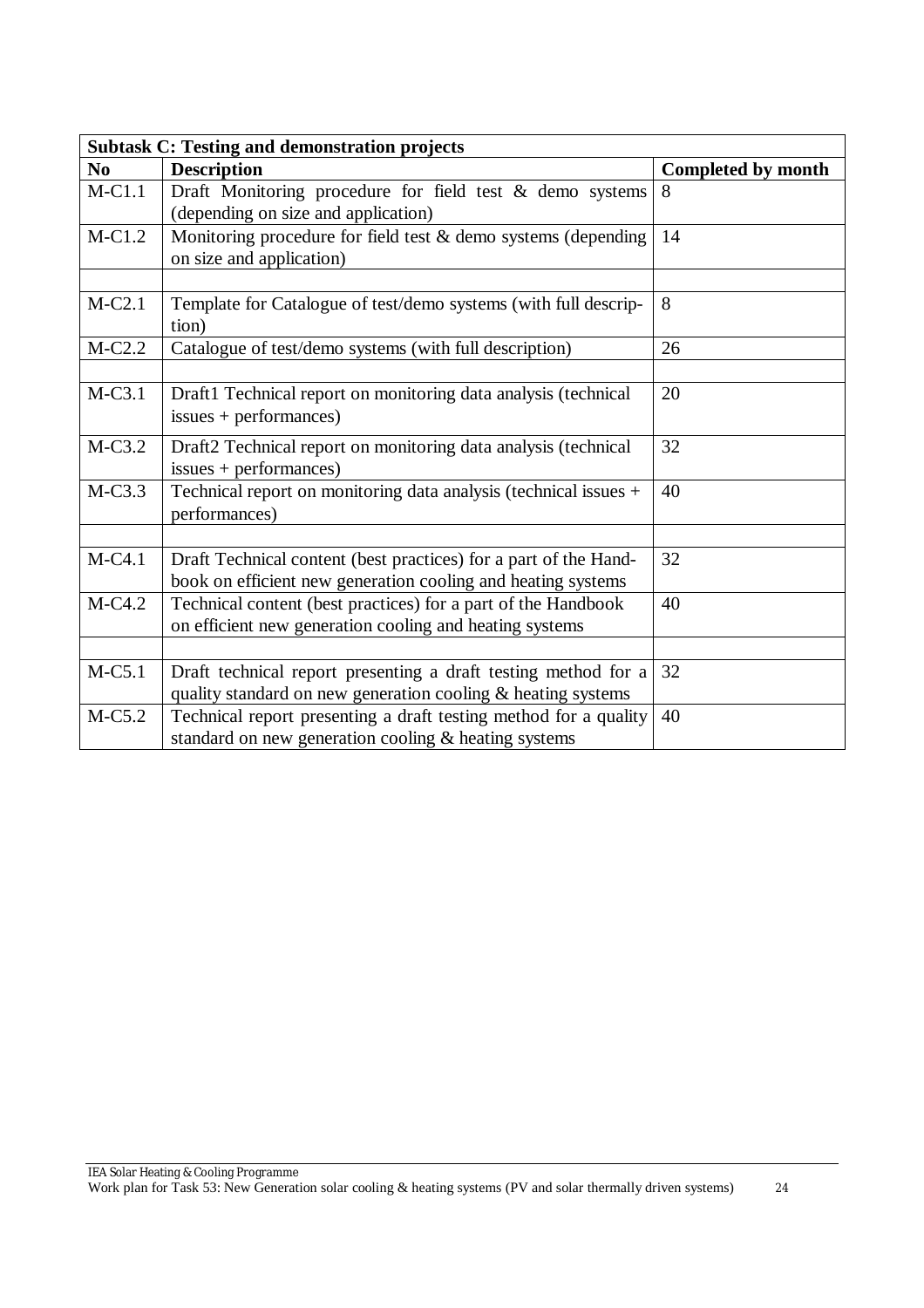| <b>Subtask D: Dissemination and market deployment</b> |                                                                  |                     |  |  |  |  |  |
|-------------------------------------------------------|------------------------------------------------------------------|---------------------|--|--|--|--|--|
| N <sub>0</sub>                                        | <b>Description</b>                                               | <b>Completed by</b> |  |  |  |  |  |
|                                                       |                                                                  | month               |  |  |  |  |  |
| $M-D1.1$                                              | Draft website                                                    | 8, 20, 32           |  |  |  |  |  |
| $M-D1.2$                                              | <b>Final Website</b>                                             | 40                  |  |  |  |  |  |
|                                                       |                                                                  |                     |  |  |  |  |  |
| $M-D2.1-1$                                            | Table of content of Handbook for new generation solar cooling    | 20                  |  |  |  |  |  |
|                                                       | and heating systems                                              |                     |  |  |  |  |  |
| $M-D2.1-2$                                            | Draft of Handbook for new generation solar cooling and heating   | 32                  |  |  |  |  |  |
|                                                       | systems                                                          |                     |  |  |  |  |  |
| $M-D2.1-3$                                            | Handbook for new generation solar cooling and heating systems    | 40                  |  |  |  |  |  |
| $M-D2.2-1$                                            | Draft simplified short brochure                                  | 32                  |  |  |  |  |  |
| $M-D2.2-2$                                            | Delivery Report – Simplified short brochure                      | 40                  |  |  |  |  |  |
|                                                       |                                                                  |                     |  |  |  |  |  |
| $M-D4.1$                                              | Template for Guidelines for Roadmaps on new generation solar     | 32                  |  |  |  |  |  |
|                                                       | cooling & heating                                                |                     |  |  |  |  |  |
| $M-D4.2$                                              | Guidelines for Roadmaps on new generation solar cooling $\&$     | 40                  |  |  |  |  |  |
|                                                       | heating                                                          |                     |  |  |  |  |  |
|                                                       |                                                                  |                     |  |  |  |  |  |
| $M-D5.1$                                              | Organising national industry workshops, annual newsletters       | 14,26,40            |  |  |  |  |  |
| $M-D5.2$                                              | Delivery Report – Outreach report on lobbying actions describing | 40                  |  |  |  |  |  |
|                                                       | all the actions and their impacts                                |                     |  |  |  |  |  |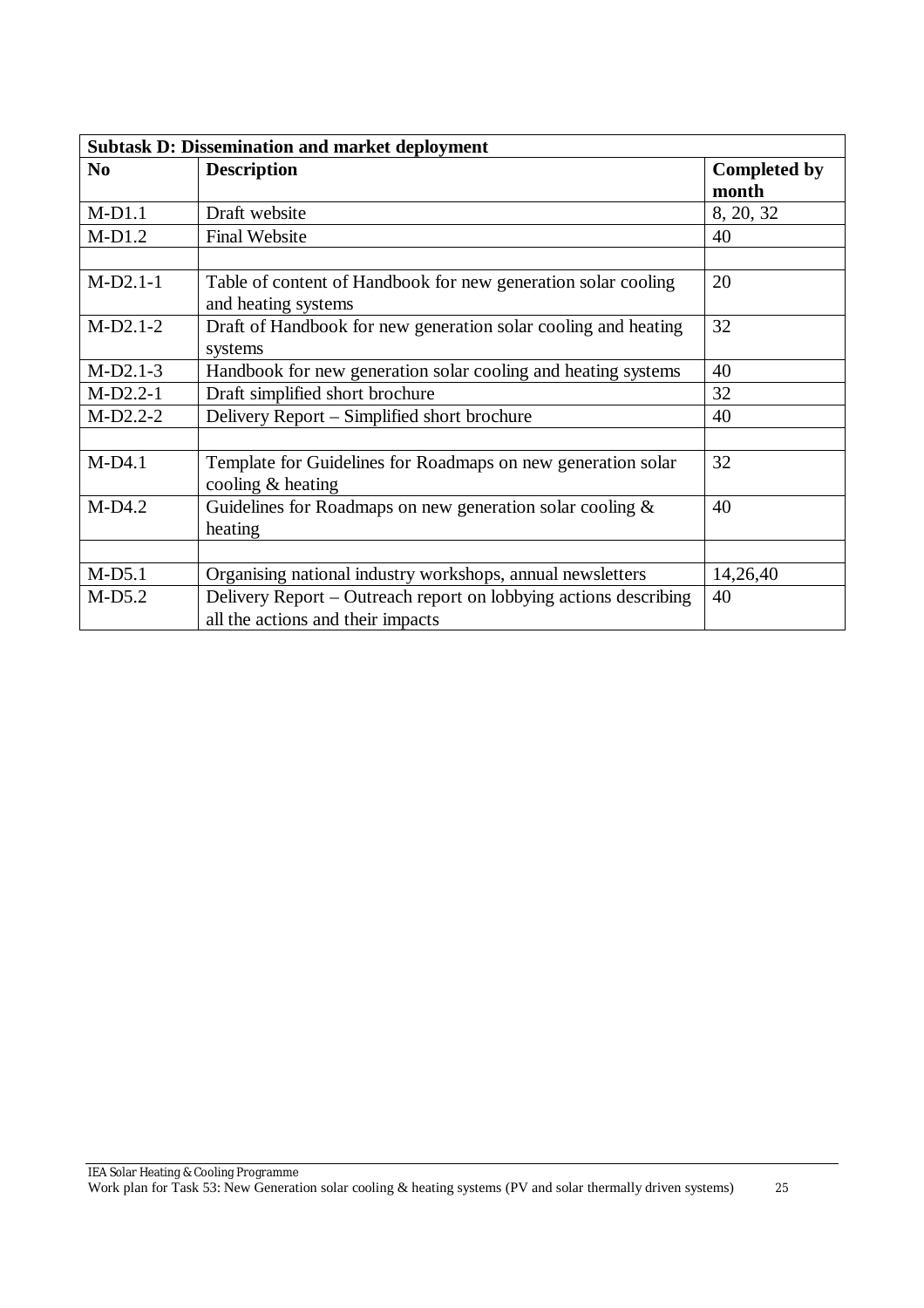#### **4 Contributors/participants**

| Country       | Organization                                            |  |  |  |  |  |
|---------------|---------------------------------------------------------|--|--|--|--|--|
| Algeria       | <b>CDER</b>                                             |  |  |  |  |  |
|               | <b>UDES</b>                                             |  |  |  |  |  |
|               | <b>GES</b> Consulting                                   |  |  |  |  |  |
| Australia     | Commonwealth Scientific and Industrial Research         |  |  |  |  |  |
|               | Organisation (CSIRO)                                    |  |  |  |  |  |
| Austria       | <b>Austrian Institute of Technology</b>                 |  |  |  |  |  |
|               | <b>AEE INTEC, AEE - Institute for Sustainable Tech-</b> |  |  |  |  |  |
|               | University of Innsbruck                                 |  |  |  |  |  |
| France        | <b>TECSOL S.A</b>                                       |  |  |  |  |  |
|               | <b>ESIEE Paris</b>                                      |  |  |  |  |  |
|               | <b>CNAM</b>                                             |  |  |  |  |  |
|               | <b>ATISYS Concept</b>                                   |  |  |  |  |  |
|               | <b>Ecole des Mines de Paris</b>                         |  |  |  |  |  |
|               | 2IDEA                                                   |  |  |  |  |  |
|               | <b>Cythelia</b>                                         |  |  |  |  |  |
|               | <b>Université de Rennes 1</b>                           |  |  |  |  |  |
|               | <b>CLIPSOL</b>                                          |  |  |  |  |  |
|               | <b>EDF R&amp;D</b>                                      |  |  |  |  |  |
|               | <b>NKE</b>                                              |  |  |  |  |  |
| Germany       | <b>Green Chiller</b>                                    |  |  |  |  |  |
|               | <b>ITW</b>                                              |  |  |  |  |  |
|               | <b>Viessmann</b>                                        |  |  |  |  |  |
|               | <b>Fraunhofer Umsicht</b>                               |  |  |  |  |  |
|               | <b>ILK Dresden</b>                                      |  |  |  |  |  |
|               | <b>Belectric Solarkraftwerke GmbH</b>                   |  |  |  |  |  |
|               | <b>ZAFH.NET</b>                                         |  |  |  |  |  |
|               | <b>Fraunhofer ISE</b>                                   |  |  |  |  |  |
|               | <b>SMA</b>                                              |  |  |  |  |  |
|               |                                                         |  |  |  |  |  |
| Israel        | <b>ZAE Bayern</b><br><b>Technion Haifa</b>              |  |  |  |  |  |
|               |                                                         |  |  |  |  |  |
|               | <b>ECOVIZ</b>                                           |  |  |  |  |  |
| Italy         | Politecnico di Milano                                   |  |  |  |  |  |
|               | <b>EURAC</b> research                                   |  |  |  |  |  |
|               | Università degli Studi di Palermo, Dip. Ricerche Ener-  |  |  |  |  |  |
| Korea         | Jeju National University                                |  |  |  |  |  |
| Netherlands   | De Beijer RTB B.V.                                      |  |  |  |  |  |
| <b>Spain</b>  | Universidad Miguel Hernández de Elche, Alicante         |  |  |  |  |  |
| <b>Sweden</b> | <b>Mälardalen University</b>                            |  |  |  |  |  |
| Switzerland   | <b>SPF Institut für Solartechnik</b>                    |  |  |  |  |  |
|               | <b>Base Consultants</b>                                 |  |  |  |  |  |
|               | <b>COSSECO</b>                                          |  |  |  |  |  |

In **bold letters**, entities present at the 1<sup>st</sup> Task Preparation meeting in Paris in March 2013. Other entities showing interest to the Task but not able to attend the Paris meeting. In red letters, entities present at the 2<sup>nd</sup> Task Definition meeting in Paris in October 2013

IEA Solar Heating & Cooling Programme

Work plan for Task 53: New Generation solar cooling & heating systems (PV and solar thermally driven systems) 26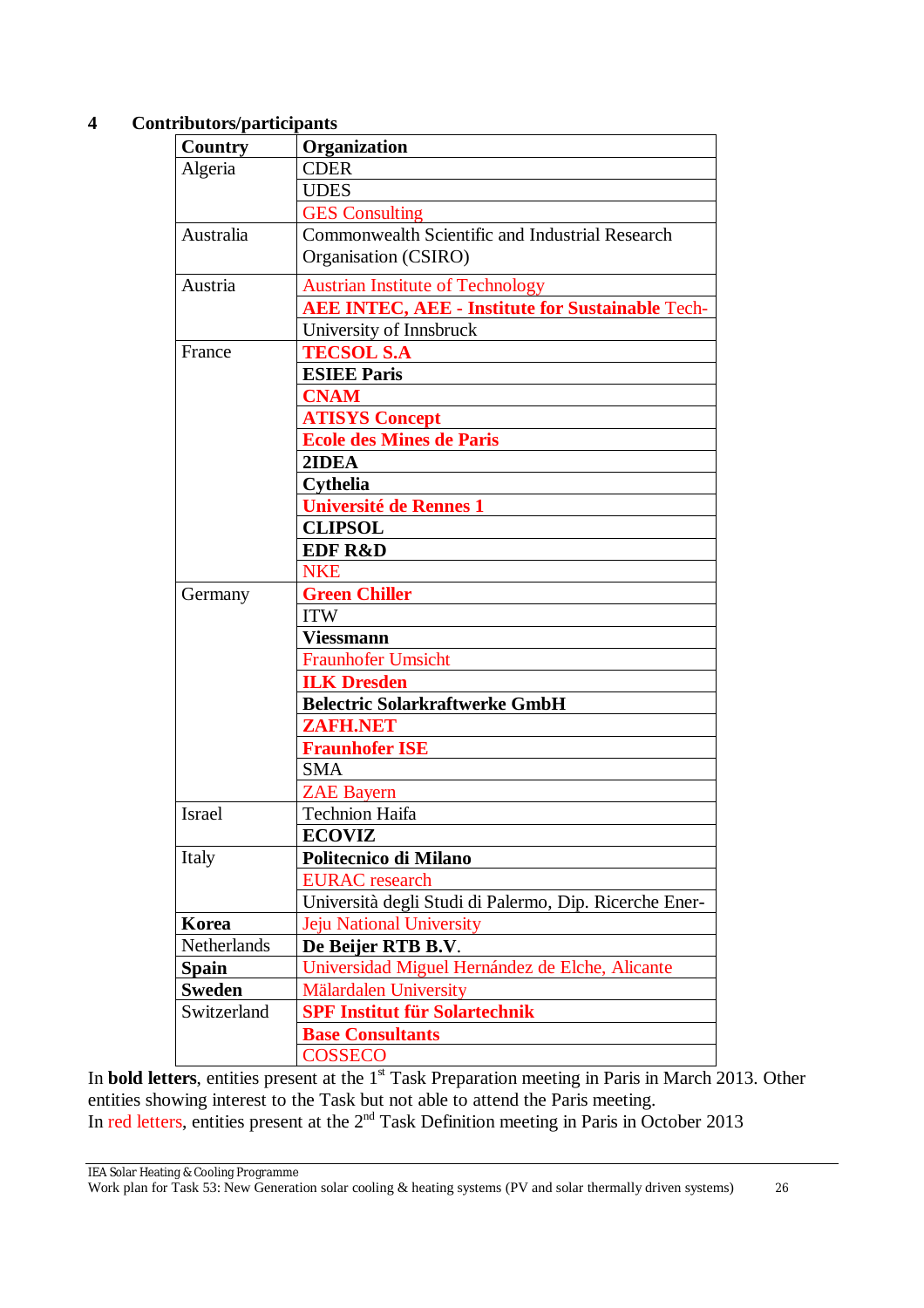In the following tables the recent status of participation of all participants (countries) and partners (institutions, companies) is documented including a short description of their main activities within the Task.

First meeting : the cells marked in orange show a major interest and the ones in pink show some interest in participating

Second meeting : the cells in grey are for activity participation and black activity leadership

|                                 | <b>Subtask A: Components, Systems &amp; Quality</b> |                       |            |             |             |  |  |  |
|---------------------------------|-----------------------------------------------------|-----------------------|------------|-------------|-------------|--|--|--|
|                                 | A1-Reference                                        | A2-New generation     |            | A4-System   | A5-LCA and  |  |  |  |
|                                 | system                                              | system configurations | A3-Storage | integration | comparisons |  |  |  |
| 2IDEA/FREECOLD                  |                                                     |                       |            |             |             |  |  |  |
| ATISYS CONCEPT                  |                                                     |                       |            |             |             |  |  |  |
| LGP2ES                          |                                                     |                       |            |             |             |  |  |  |
| <b>CYTHELIA</b>                 |                                                     |                       |            |             |             |  |  |  |
| EDF R&D                         |                                                     |                       |            |             |             |  |  |  |
| <b>ECOVIZ</b>                   |                                                     |                       |            |             |             |  |  |  |
| <b>FRAUNHOFER</b><br><b>ISE</b> |                                                     |                       |            |             |             |  |  |  |
| Fraunhofer<br><b>UMSICHT</b>    |                                                     |                       |            |             |             |  |  |  |
| AIT (PV experts)                |                                                     |                       |            |             |             |  |  |  |
| <b>ILK DRESDEN</b>              |                                                     |                       |            |             |             |  |  |  |
| <b>CNAM</b>                     |                                                     |                       |            |             |             |  |  |  |
| Mines de Paris                  |                                                     |                       |            |             |             |  |  |  |
| <b>POLIMI</b>                   |                                                     |                       |            |             |             |  |  |  |
| <b>UIBK</b>                     |                                                     |                       |            |             |             |  |  |  |
| <b>RTB</b>                      |                                                     |                       |            |             |             |  |  |  |
| <b>SPF</b>                      |                                                     |                       |            |             |             |  |  |  |
| <b>TECSOL</b>                   |                                                     |                       |            |             |             |  |  |  |
| <b>UNI RENNES</b>               |                                                     |                       |            |             |             |  |  |  |
| <b>ZAE</b>                      |                                                     |                       |            |             |             |  |  |  |
| <b>ZAFHNET</b>                  |                                                     |                       |            |             |             |  |  |  |
| <b>IIFIIR</b>                   |                                                     |                       |            |             |             |  |  |  |
| AEE Intec                       |                                                     |                       |            |             |             |  |  |  |
| Viessmann                       |                                                     |                       |            |             |             |  |  |  |
| <b>Base Consultants</b>         |                                                     |                       |            |             |             |  |  |  |
| <b>EURAC</b>                    |                                                     |                       |            |             |             |  |  |  |
| Universidad MHE                 |                                                     |                       |            |             |             |  |  |  |
| Alicante                        |                                                     |                       |            |             |             |  |  |  |
| University of                   |                                                     |                       |            |             |             |  |  |  |
| Palermo                         |                                                     |                       |            |             |             |  |  |  |
| Shanghai University             |                                                     |                       |            |             |             |  |  |  |

IEA Solar Heating & Cooling Programme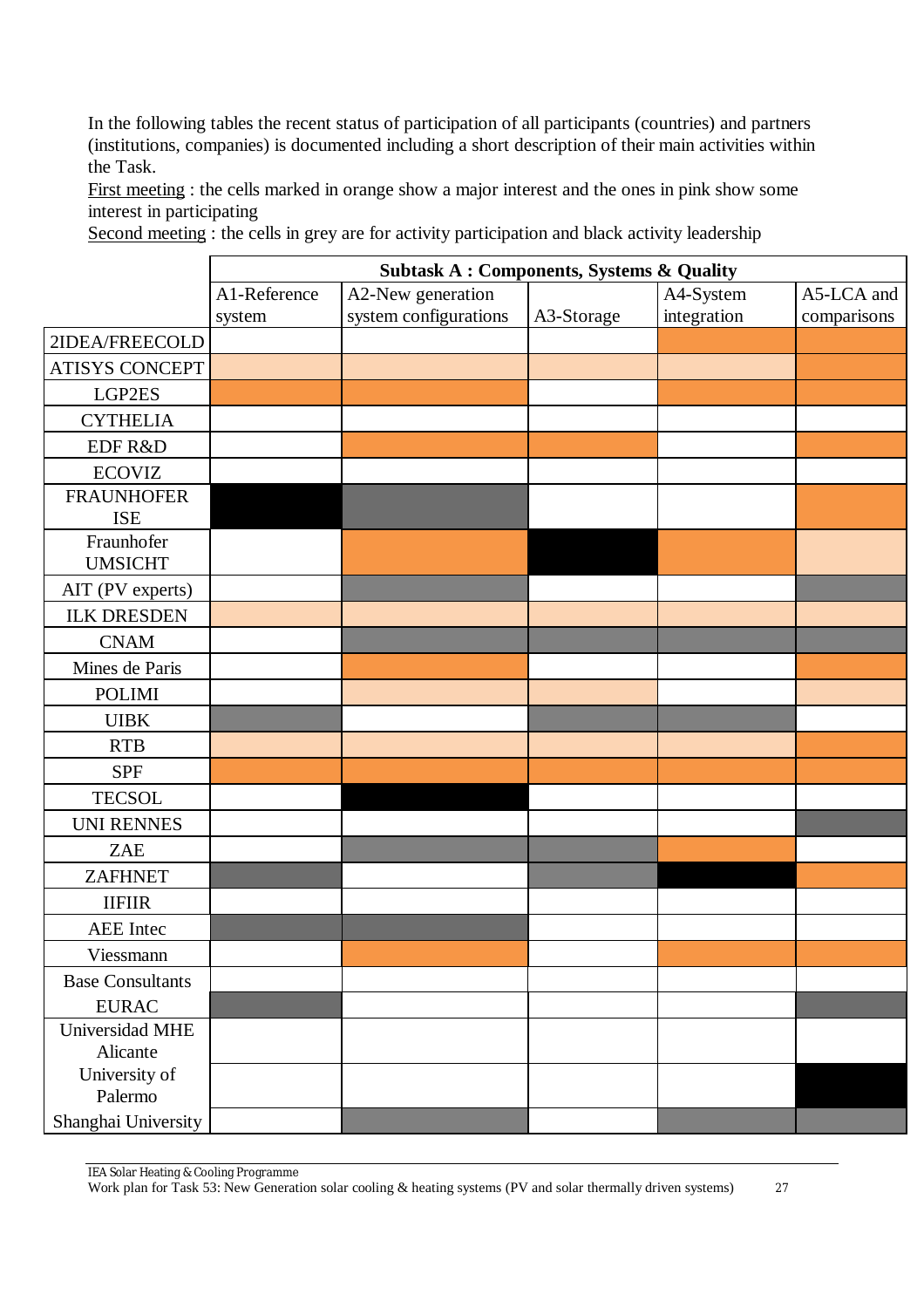|                          | <b>Subtask B: Control, Simulation &amp; Design</b> |                                                     |                    |                                                |                               |  |  |  |
|--------------------------|----------------------------------------------------|-----------------------------------------------------|--------------------|------------------------------------------------|-------------------------------|--|--|--|
|                          | B1 - Reference<br>conditions                       | B <sub>2</sub> – Grid access and Load<br>management | B3-Models & valid. | B4-Control strategy analysis &<br>optimization | B5-Systems<br>intercomparison |  |  |  |
| 2IDEA/FREECOLD           |                                                    |                                                     |                    |                                                |                               |  |  |  |
| <b>ATISYS CONCEPT</b>    |                                                    |                                                     |                    |                                                |                               |  |  |  |
| <b>CNAM</b>              |                                                    |                                                     |                    |                                                |                               |  |  |  |
| <b>CYTHELIA</b>          |                                                    |                                                     |                    |                                                |                               |  |  |  |
| EDF R&D                  |                                                    |                                                     |                    |                                                |                               |  |  |  |
| <b>AIT</b>               |                                                    |                                                     |                    |                                                |                               |  |  |  |
| <b>FRAUNHOFER ISE</b>    |                                                    |                                                     |                    |                                                |                               |  |  |  |
| COSSECO                  |                                                    |                                                     |                    |                                                |                               |  |  |  |
| <b>ILK DRESDEN</b>       |                                                    |                                                     |                    |                                                |                               |  |  |  |
| <b>LBL</b>               |                                                    |                                                     |                    |                                                |                               |  |  |  |
| Mines de Paris           |                                                    |                                                     |                    |                                                |                               |  |  |  |
| <b>POLIMI</b>            |                                                    |                                                     |                    |                                                |                               |  |  |  |
| <b>RTB</b>               |                                                    |                                                     |                    |                                                |                               |  |  |  |
| <b>SPF</b>               |                                                    |                                                     |                    |                                                |                               |  |  |  |
| <b>TECSOL</b>            |                                                    |                                                     |                    |                                                |                               |  |  |  |
| <b>UNI RENNES</b>        |                                                    |                                                     |                    |                                                |                               |  |  |  |
| <b>ZAE</b>               |                                                    |                                                     |                    |                                                |                               |  |  |  |
| <b>ZAFHNET</b>           |                                                    |                                                     |                    |                                                |                               |  |  |  |
| AEE Intec                |                                                    |                                                     |                    |                                                |                               |  |  |  |
| Jeju National University |                                                    |                                                     |                    |                                                |                               |  |  |  |
| <b>UIBK</b>              |                                                    |                                                     |                    |                                                |                               |  |  |  |
| <b>EURAC</b>             |                                                    |                                                     |                    |                                                |                               |  |  |  |
| Viessmann                |                                                    |                                                     |                    |                                                |                               |  |  |  |
| <b>CSIRO</b>             |                                                    |                                                     |                    |                                                |                               |  |  |  |
| GES consulting           |                                                    |                                                     |                    |                                                |                               |  |  |  |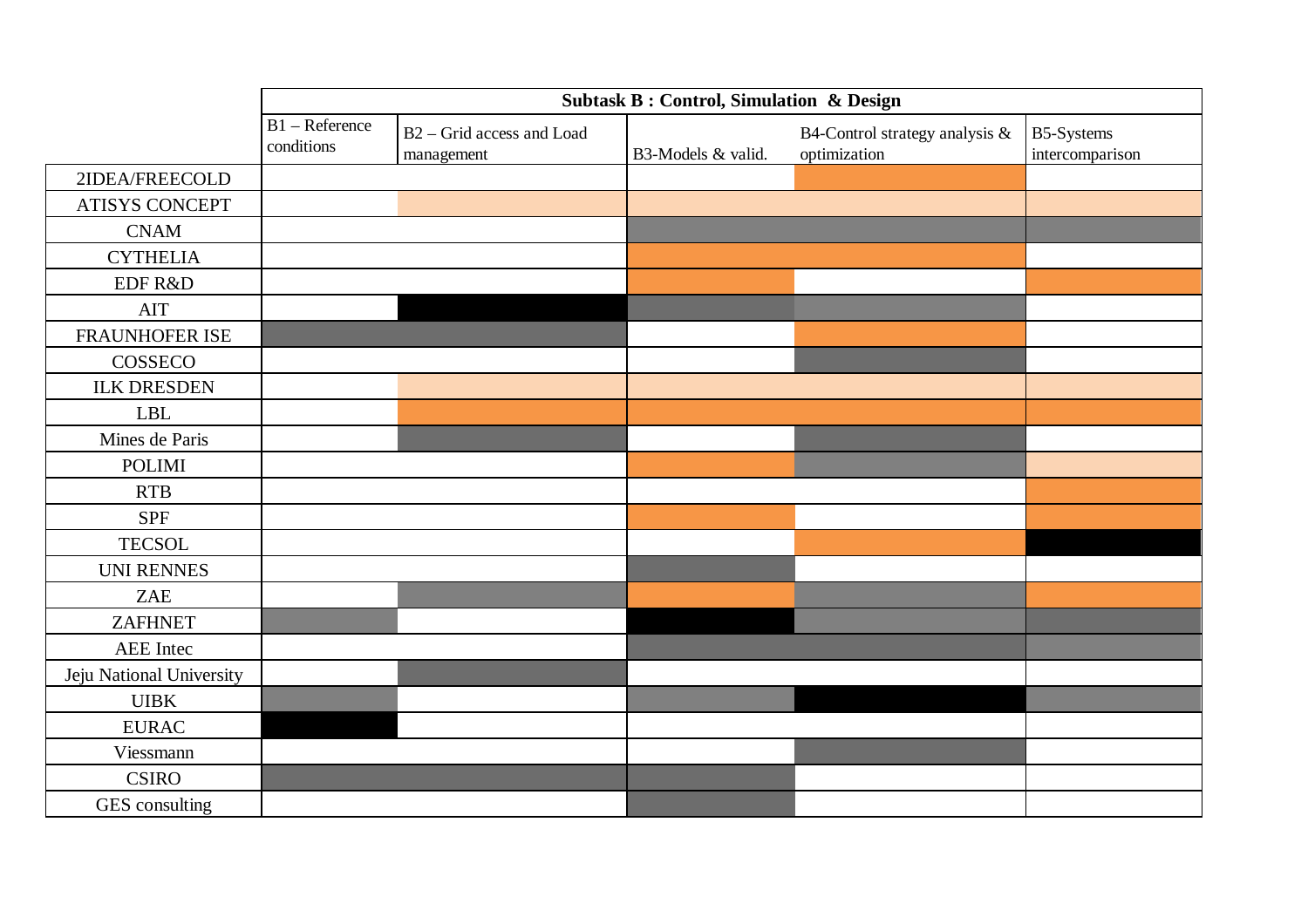|                       | <b>Subtask C: Testing &amp; demo projects</b> |                     |                  |                   |                            |  |  |  |
|-----------------------|-----------------------------------------------|---------------------|------------------|-------------------|----------------------------|--|--|--|
|                       | C1-Monitor. Proce-                            | C2-System selection | C3-Monitor. Data | C4-Best practices |                            |  |  |  |
|                       | dure & select. Criteria                       | for field tests     | analysis         | on monitoring     | C5-Testing method initiat. |  |  |  |
| COSSECO               |                                               |                     |                  |                   |                            |  |  |  |
| ATISYS CONCEPT        |                                               |                     |                  |                   |                            |  |  |  |
| LGP2ES                |                                               |                     |                  |                   |                            |  |  |  |
| <b>CYTHELIA</b>       |                                               |                     |                  |                   |                            |  |  |  |
| EDF R&D               |                                               |                     |                  |                   |                            |  |  |  |
| <b>FRAUNHOFER ISE</b> |                                               |                     |                  |                   |                            |  |  |  |
| Fraunhofer UMSICHT    |                                               |                     |                  |                   |                            |  |  |  |
| <b>AIT</b>            |                                               |                     |                  |                   |                            |  |  |  |
| <b>ILK DRESDEN</b>    |                                               |                     |                  |                   |                            |  |  |  |
| Mines de Paris        |                                               |                     |                  |                   |                            |  |  |  |
| <b>POLIMI</b>         |                                               |                     |                  |                   |                            |  |  |  |
| <b>RTB</b>            |                                               |                     |                  |                   |                            |  |  |  |
| <b>SPF</b>            |                                               |                     |                  |                   |                            |  |  |  |
| <b>TECSOL</b>         |                                               |                     |                  |                   |                            |  |  |  |
| <b>UNI RENNES</b>     |                                               |                     |                  |                   |                            |  |  |  |
| <b>ZAE</b>            |                                               |                     |                  |                   |                            |  |  |  |
| <b>ZAFHNET</b>        |                                               |                     |                  |                   |                            |  |  |  |
| <b>AEE</b> Intec      |                                               |                     |                  |                   |                            |  |  |  |
| Viessmann             |                                               |                     |                  |                   |                            |  |  |  |
| Mälardalen University |                                               |                     |                  |                   |                            |  |  |  |
| <b>UIBK</b>           |                                               |                     |                  |                   |                            |  |  |  |
| Green Chiller         |                                               |                     |                  |                   |                            |  |  |  |
| Universidad MHE       |                                               |                     |                  |                   |                            |  |  |  |
| Alicante              |                                               |                     |                  |                   |                            |  |  |  |
| <b>UNIPA</b>          |                                               |                     |                  |                   |                            |  |  |  |

IEA Solar Heating & Cooling Programme Work plan for Task 53: New Generation solar cooling & heating systems (PV and solar thermally driven systems) 29